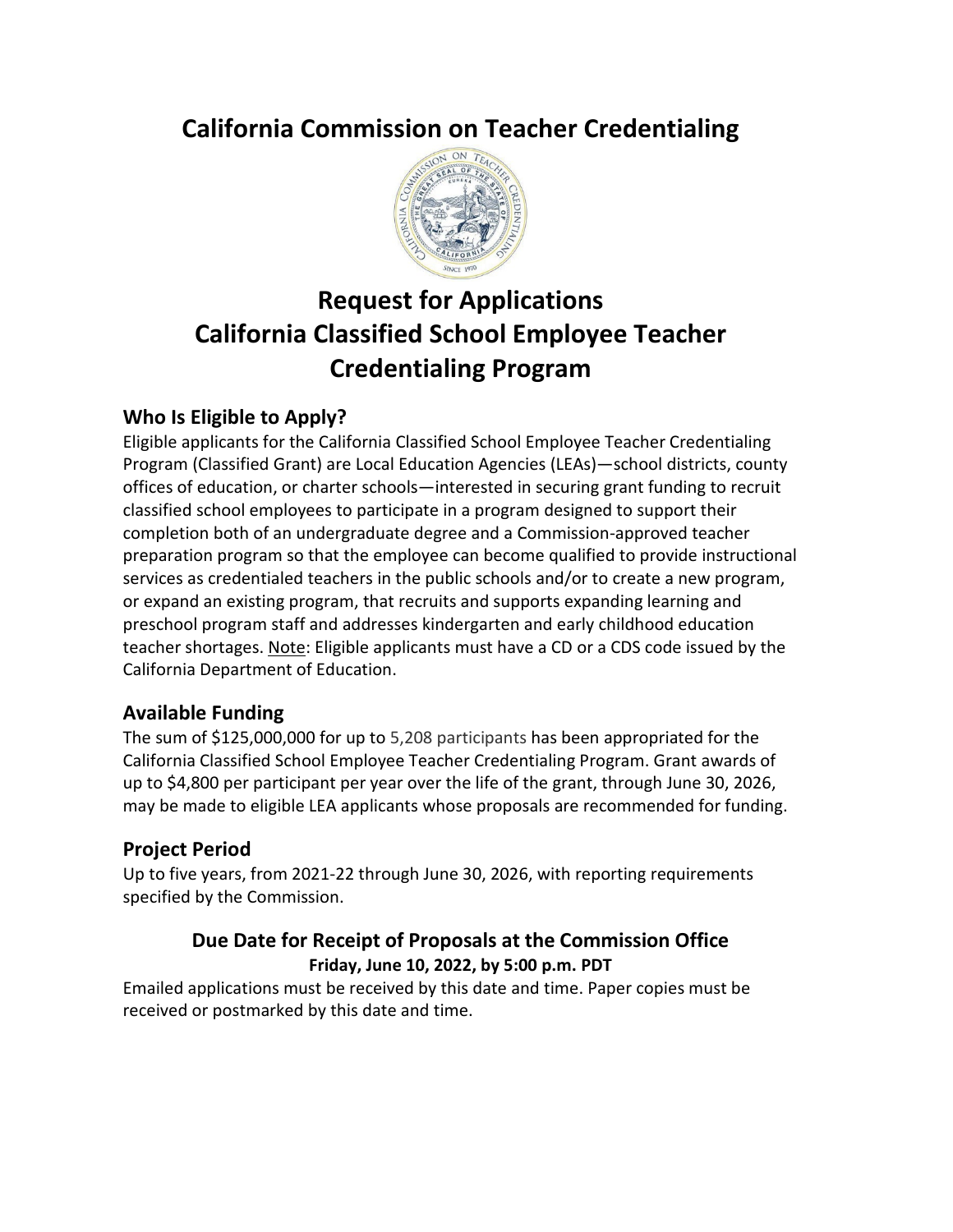# Table of Contents

| Section III: Application Submission and Process for Application Review  12          |  |
|-------------------------------------------------------------------------------------|--|
|                                                                                     |  |
|                                                                                     |  |
|                                                                                     |  |
|                                                                                     |  |
|                                                                                     |  |
| Appendix B Notice of Intent to Apply for a Classified School Employees Teacher      |  |
|                                                                                     |  |
| Appendix C Application Cover Page Classified School Employees Teacher Credentialing |  |
|                                                                                     |  |
|                                                                                     |  |
| Appendix E Year One Budget Overview Form Classified School Employees Teacher        |  |
|                                                                                     |  |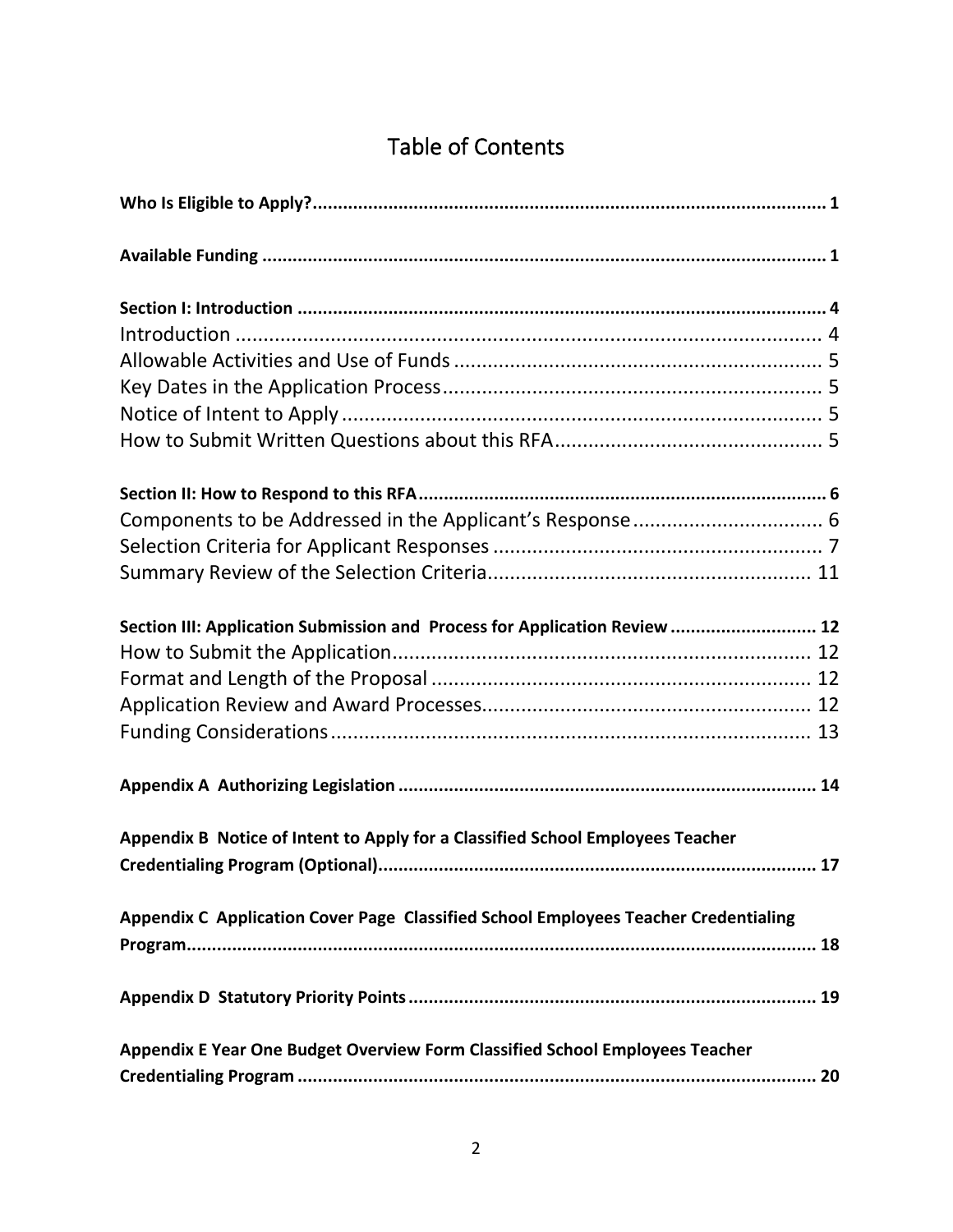| Appendix H Classified Grant Grant Stewardship and Accreditation Status  24 |  |  |
|----------------------------------------------------------------------------|--|--|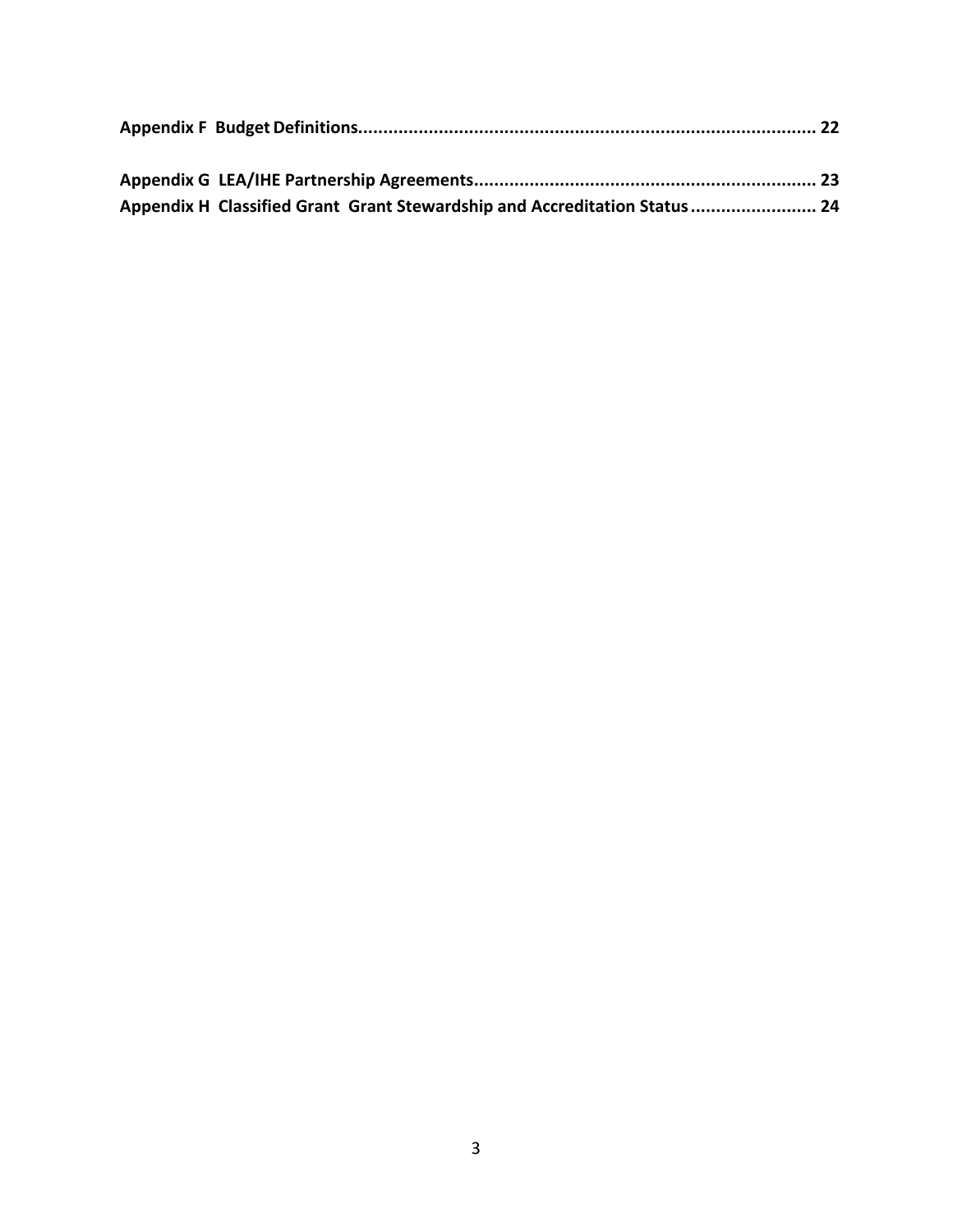# **Request for Applications California Classified School Employee Teacher Credentialing Program**

## **Section I: Introduction**

#### <span id="page-3-1"></span><span id="page-3-0"></span>**Introduction**

This Request for Application (RFA) is to provide grants up to \$4,800 per participant per year over the life of the grant, through June 30, 2026, for eligible Local Education Agency (LEA) applicants to develop and implement a Classified School Employee Teacher Credentialing Program (Classified Grant) to recruit classified school employees to participate in a program designed to support the completion of a bachelor's degree and teacher preparation program, and to provide instructional service as fully credentialed teachers. The Classified Grant must be operated by a school district, county office of education, or a charter school—that has a CD or CDS code issued by the California Department of Education—and is intended to meet the demand for bilingual cross-cultural teachers, teachers in shortage areas in transitional kindergarten, kindergarten, and grades 1 to 12 inclusive, and plan to support LEAs to create a new, or expand an existing program that recruits and supports expanding learning and preschool program staff and address kindergarten and early childhood education teacher shortages. The Classified Grant is intended to attract classified school staff who are enrolled in, may have previously been enrolled in, or would be interested in enrolling in, a teacher training program leading to a California Multiple Subject, Single Subject, or Education Specialist teaching credential.

LEA applicants should note that eligible Classified Grant participants must either have an Associate of Arts (AA) degree or have successfully completed two years of postsecondary education at the time of enrollment in a funded Classified School Employee Teacher Credentialing Program.

Per Education Code §44393(d)(2) participants must also commit to accomplishing the following:

- Graduate from a regionally accredited institution of higher education with a bachelor's degree,
- Complete all requirements for, and obtain, a California Multiple Subject, Single Subject, or Education Specialist teaching credential, and
- Complete one school year of classroom instruction in the school district, charter school, or county office of education for each year that individuals receive assistance for books, fees, and tuition while attending an institution of higher education under the Classified Grant.

Priority will be given to LEA applicants that have:

- Not previously received funding pursuant to Education Code §44393,
- A higher share of unduplicated pupils as defined in Education Code §42238.02, and
- A plan to create a new, or expand an existing, program that recruits and supports expanding learning and preschool program staff and addresses the kindergarten and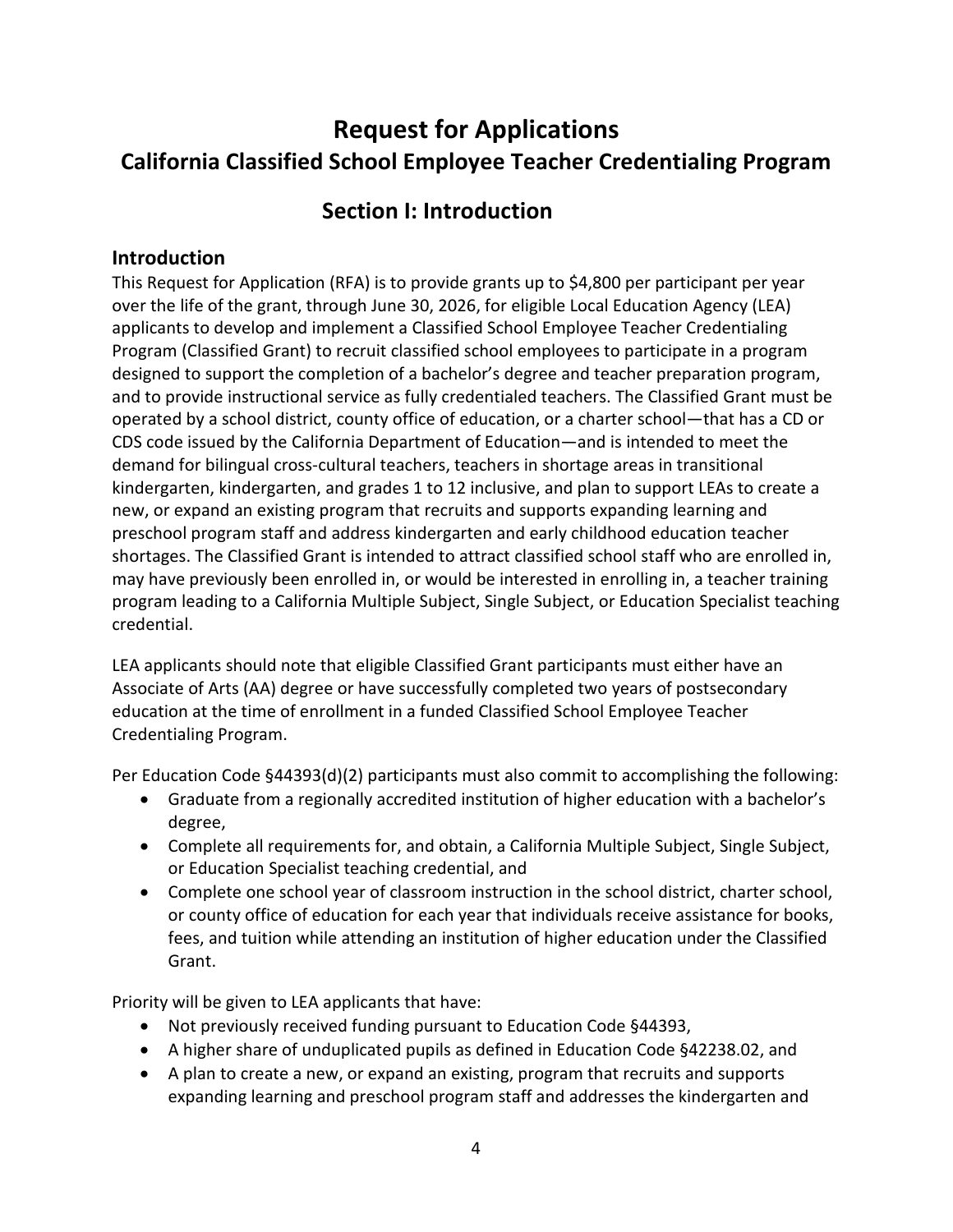early childhood education shortages.

## <span id="page-4-0"></span>**Allowable Activities and Use of Funds**

In making these grants available, the Commission's intention is that the grantees use these funds efficiently and effectively to administer a Classified School Employee Teacher Credentialing Program (Classified Grant) to recruit classified school employees to participate in a program designed to support the completion of a bachelor's degree and teacher preparation program, and to provide instructional service as fully credentialed teachers. Grant funding may be used for, but is not limited to, any of the following: release time, recruitment activities, collaboration activities with institutions of higher education (IHEs), classified employee participant tuition, fees, books, examination fees, credential fees, stipends, and program administration.

| <b>Date</b>              | <b>Activity</b>                                       |  |  |
|--------------------------|-------------------------------------------------------|--|--|
| April 13, 2022           | Request for Application (RFA) issued                  |  |  |
| April 22, 2022           | Written questions about the RFA due to the Commission |  |  |
| April 29, 2022           | Intent to Apply due (optional)                        |  |  |
| May 9, 2022              | Responses to written questions posted and distributed |  |  |
| June 10, 2022            | RFA Proposals must be received by the Commission      |  |  |
| June 13 to June 24, 2022 | Review of proposals                                   |  |  |
| June 27, 2022            | <b>Announcement of Grant Awards</b>                   |  |  |

#### <span id="page-4-1"></span>**Key Dates in the Application Process**

## <span id="page-4-2"></span>**Notice of Intent to Apply**

Entities with an interest in responding to this RFA are encouraged to submit a Notice of Intent to Apply [\(Appendix B\)](#page-16-0) via email to [ClassifiedGrants@ctc.ca.gov](mailto:ClassifiedGrants@ctc.ca.gov) by **April 29, 2022**. The purpose of this notice is to inform the Commission of interested applicants so that any additional information about the RFA may be provided, including responses to written questions (see below). Submission of a Notice of Intent to Apply is not a promise or obligation to submit a proposal, and a lack of submitting a Notice of Intent to Apply does not disqualify or preclude an applicant from submitting a proposal in response to thisRFA.

## <span id="page-4-3"></span>**How to Submit Written Questions about this RFA**

Applicants who have questions about information contained in this RFA may submit questions via email with "Classified Grant Program Questions" in the subject line **by April 22, 2022** to: [ClassifiedGrants@ctc.ca.gov.](mailto:ClassifiedGrants@ctc.ca.gov)

Responses to written questions submitted by the deadline will be distributed to those who submit the Notice of Intent to Apply form and will also be posted on the Commission's website.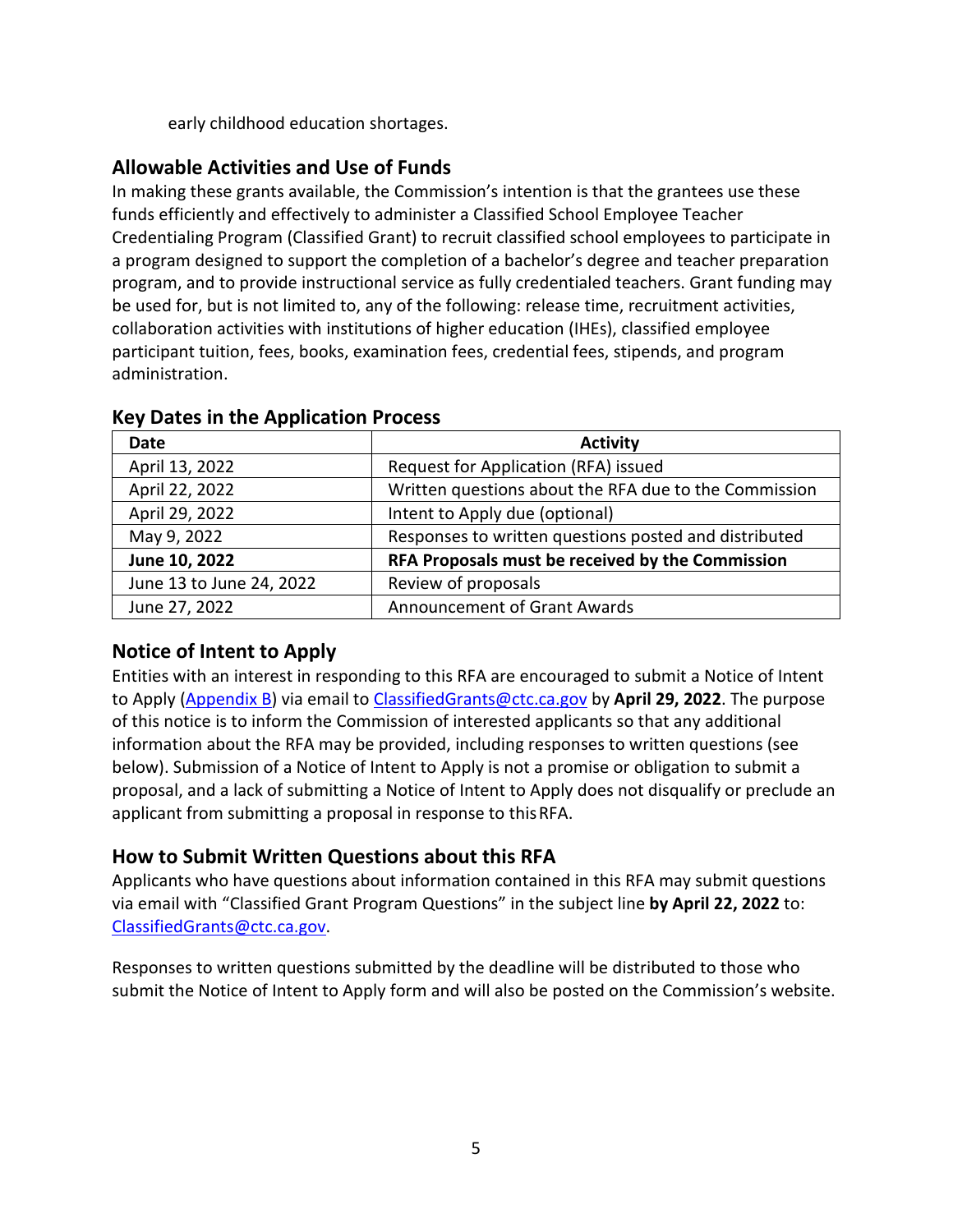## **Section II: How to Respond to this RFA**

#### <span id="page-5-1"></span><span id="page-5-0"></span>**Components to be Addressed in the Applicant's Response**

Applicants must provide a narrative response to this Request for Applications (RFA) as described in the Selection Criteria for Applicant Response section below. To be considered, responses must include all components of the criteria, as indicated. The response by each applicant will be evaluated based on the selection criteria summarized at the end of this section. The applications receiving the highest scores as calculated using the selection criteria will be recommended to the Executive Director of the Commission on Teacher Credentialing for funding.

When responding to the application components, applicants should note that the authorizing legislation requires the selection criteria for this grant program include the following:

- The extent to which the applicant demonstrates the capacity and willingness to accommodate the participation of classified school employees in teacher training programs conducted at institutions of higher education or a local education agency.
- The extent to which the applicant's plan for the implementation of its recruitment program involves the active participation of one of or more local campuses of the participating institutions of higher education in the development of coursework and teaching programs for participating classified school employees. Each selected applicant shall be required to enter into a written articulation agreement with the participating campuses of the institutions of higher education.
- The extent to which the applicant's plan for recruitment attempts to meet the demand for teachers in bilingual cross-cultural settings, and shortage areas in transitional kindergarten (TK), kindergarten, and grades 1 to 12, inclusive.
- The extent to which a developmentally sequenced series of job descriptions leads from an entry-level classified school employee position to an entry-level teaching position in that school district, charter, or county office of education.
- The extent to which the applicant's plan for recruitment attempts to meet its own specific teacher needs.

Responses must include a **Cover Page** [\(Appendix C\)](#page-17-0) that identifies two contact people at the applicant entity, along with contact information by telephone and email, and the signature of the superintendent/chief executive officer of the applicant entity.

**Important note:** The Commission will use the contact information provided on the cover page as the sole points of contact for each grantee. Please carefully select the individuals who will be responsible for all communications relating to the grant application and, if successful, to the grant program when funded. Additionally, in the event that the name of the contact person changes during the grant award period, it is the grantee's responsibility to provide updated contact information to the Commission.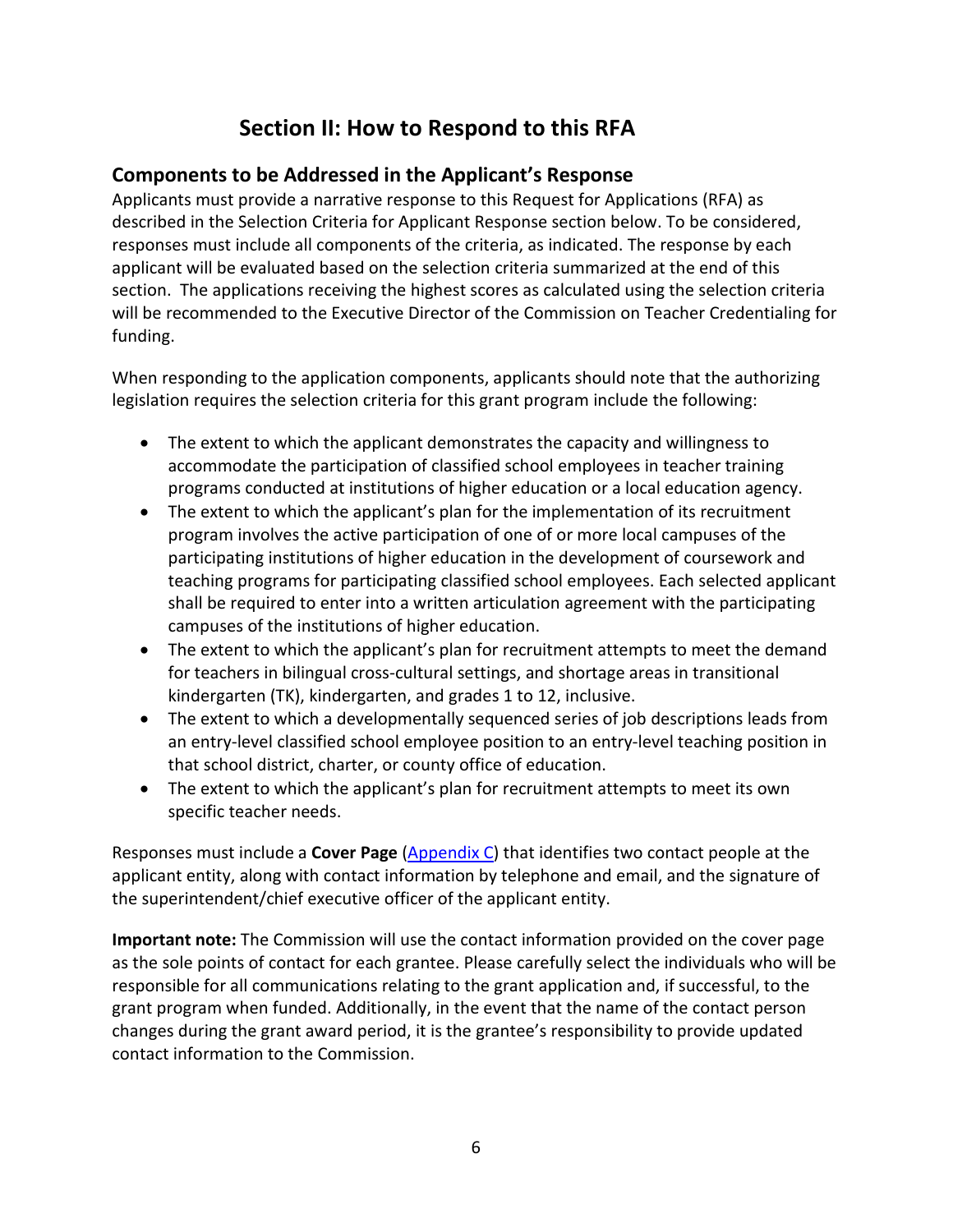## <span id="page-6-0"></span>**Selection Criteria for Applicant Responses**

**Directions:** Provide a narrative response to each of the following criteria. Responses should be focused, concise, and provide sufficient but not overly extensive information to substantiate how the applicant's proposed Classified Grant addresses the specified criteria.

## **1. Capacity, Ability, Willingness, and Interest to Accommodate the Participation of Classified School Employees in the Program (5 points)**

Applicants should describe their capacity, ability, willingness, and interest to accommodate the participating of classified employees in the planned Classified Grant including current efforts to support classified or other individuals to become teachers in shortage areas, and how they will accommodate employees who may be in a wide range of job categories and have differing schedules, and individual circumstances and needs.

## **2. Local Need for Credentialed Teachers and Requested Number of Program Participants (10 points)**

Describe and provide data to support the local need for credentialed teachers in shortage areas in transitional kindergarten, kindergarten, bilingual cross-cultural education, and grades 1-12, inclusive. Applicants should include applicant's prior and current efforts to meet the demand for teachers in these shortage areas, and how it recruits and supports expanding learning and preschool program staff to address kindergarten and early childhood education teacher shortages.

Applicants should also indicate the number of participant slots requested per year for the planned Classified Grant Program and describe how the number is determined.

## **3. Recruitment Plan and Implementation (10 points)**

Applicants should describe their recruitment plan and explain how the plan involves the active participation of one or more local campuses of the participating institutions of higher education in the development of coursework and teaching programs for participating classified school employees, including how the applicant will determine that each potential classified employee meets the minimum requirements of an Associate in Arts (AA) degree or successful completion of two year of college and how they will establish priorities for the selection of participants in the event that not all of the requested participant slots are awarded.

## **4. Classified Grant Collaboration with Public and Private Institutions of Higher Education (10 points)**

Eligible applicants must actively partner with one or more local institutions of higher education through which participants will complete a baccalaureate degree and teacher credential program. Applicants should identify their California Community College and/or California fouryear public or not-for-profit institution of higher education (IHE), and a Commission-approved preparation program offered by a regionally accredited IHE partners and include a written articulation agreement.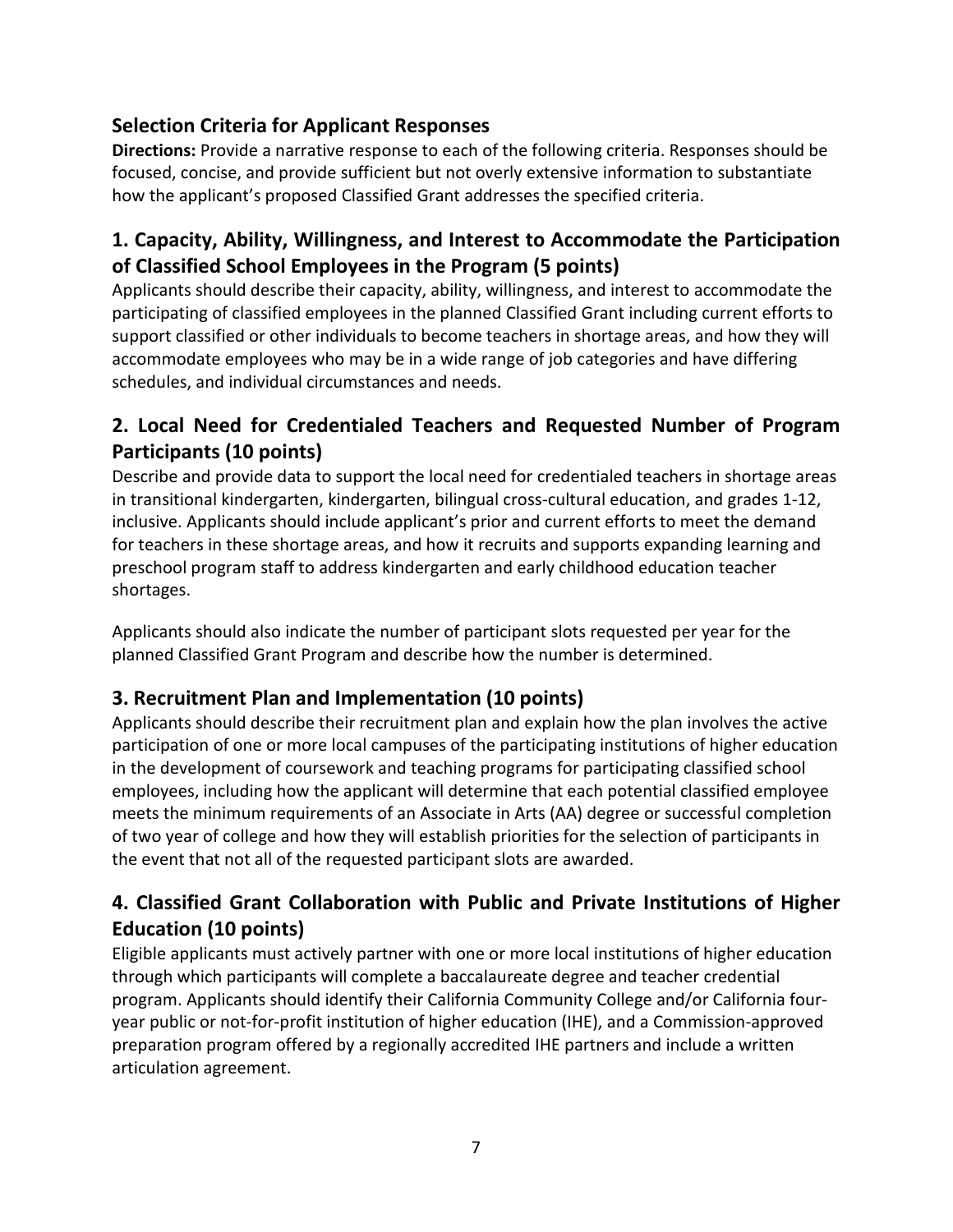Articulation agreements should include (1) a multi-year plan for moving participants through a program of study leading to a credential 2) specific with respect to the linkages between each component of the program; and (3) designed to prevent participants from having to repeat coursework in the program.

Articulation agreements must be in effect until the participants' scheduled finishing date. If the agreement is not in place by the time the grant application is submitted, then the application must include a detailed explanation of the status of the required articulation agreement. Completion of [Appendix G](#page-22-0) indicates that articulation agreements are in place or will be in place for the duration of the grant funding period.

#### **5. Classified Grant Program Design (25 points)**

Applicants should address the following:

- a) **Classified Grant Overview and Focus:** Explain what credential areas the program will focus on (e.g., Multiple Subject, Single Subject, Education Specialist, or a combination) and why.
- b) **Classified Grant Planning, Implementation, Key Staff, and Governance:** Explain who will be involved in the development of the Classified Grant and what their roles will be in both the development and implementation of the Classified Grant and provide a timeline for planning and for implementation of the Classified Grant. The timeline should identify all significant activities and events by quarter and by year for each of the project years, including the expected date for completion of the Classified Grant planning process and implementation of the planned Classified Grant. Indicate what governance structure will be in place for the proposed program within the applicant's organization.

Provide a chart that identifies key staff to be involved in the Classified Grant planning and implementation processes, including the position title, roles, and responsibilities from both the LEA grantee and the partner IHE(s), and the full time equivalent (FTE) of each position. Identify which staff will be responsible for the overall management of the project, for the fiscal management of the project, and for providing the required project data indicated in Criterion 6 below.

- c) **Participant Advisement:** Applicants should describe the specific advisement participants will receive to ensure they are able to minimize the time needed to complete an undergraduate degree and teacher preparation program, and that candidates enroll in and complete only those classes applicable to their intended degree and certification goals. Applicants should also describe the process to ensure consistent, timely, and accurate participant advisement of the life of the Classified Grant, and how the progress of each participant will be monitored.
- d) **Participant Support:** Explain what supports for participants in the Classified Grant will be provided and how they will be provided. Participant support may be provided by the grantee and/or the partner institution of higher education and demonstrated in a variety of ways such as:
	- Providing access to coursework at times/locations convenient for participants,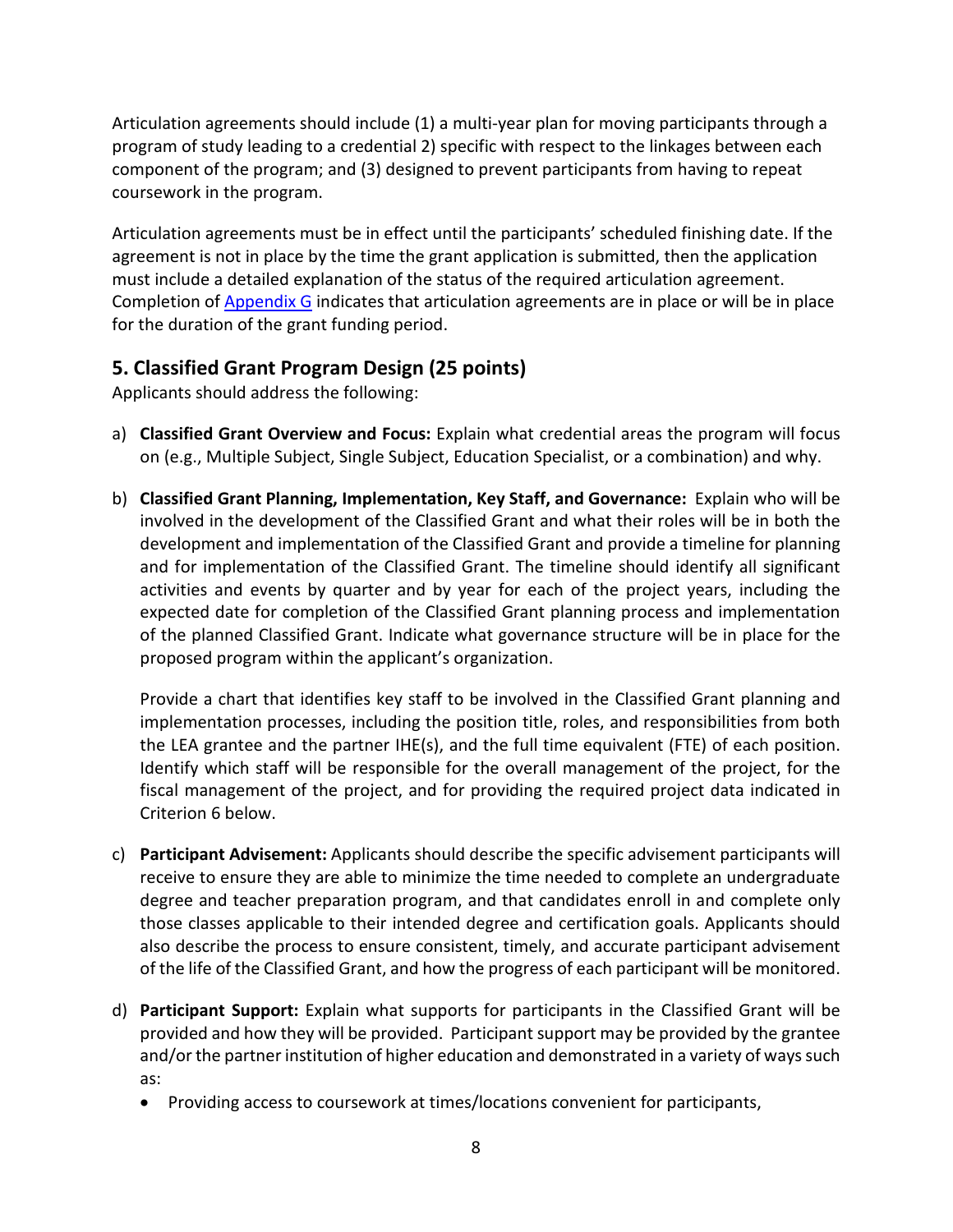- Providing economic support through paid release time,
- Providing flexibility to maintain one's classified position while pursuing the credential, and
- Ensuring timely access to academic advising, supporting participants with funds to cover costs for books, fee, and tuition while enrolled in the program.
- e) **Progress Monitoring:** Explain how the progress of participants will be monitored and how often. Describe how the program will determine sufficient annual progress of participants (e.g., minimum successful completion of six semester units or the equivalent per year) to allow participants to continue to receive funding and support from the program. Applicants should also explain how they plan to monitor the progress and success of their ongoing Classified Grant implementation and participant support activities and adjust as needed.

### **6. Mandatory Data Collection and Reporting Requirement (5 points)**

Applicants must provide assurance that, if funded, they will respond to the Commission's requirements for data collection, evaluation, and reporting. Additionally, applicants should describe their current or future processes to collect, analyze, report, and use of data regarding the outcomes of their current Classified Grant (if applicable) for continuous improvement.

A roster of Classified Grant participants including demographic data will be collected each year and submitted to the Commission. The following data will be required:

- A roster of Classified Grant participants,
- Name of participant, classified employment, county, enrollment date in Classified Program, end date, academic status at enrollment, credential area, length of enrollment in teacher preparation program, name of teacher preparation program, use of grant funds, etc.,
- The number of classified employees recruited and their job role.
- The ethnic and racial composition of the classified school employee participants in the program,
- The academic progress of the classified school employees recruited,
- The number of classified school employees recruited who are subsequently employed as teachers in the public schools, and
- The degree to which the applicant meets the teacher shortage needs of the school district, charter school, or county office of education.

Applicants will also be expected to provide narration related to program successes and challenges, impact of collaboration with IHE partners, and lessons learned.

Note: These data types may change as a result of any future legislation concerning the California Classified School Employee Teacher Credential Program grant.

#### **7. Budget and Budget Narrative (20 points)**

Eligible LEAs may receive \$4,800 per participant per year over the life of the grant, through June 30, 2026. In planning budget expenditures, it is expected that applicants will project the number of Classified Grant participants per year. Additionally, there are no matching funds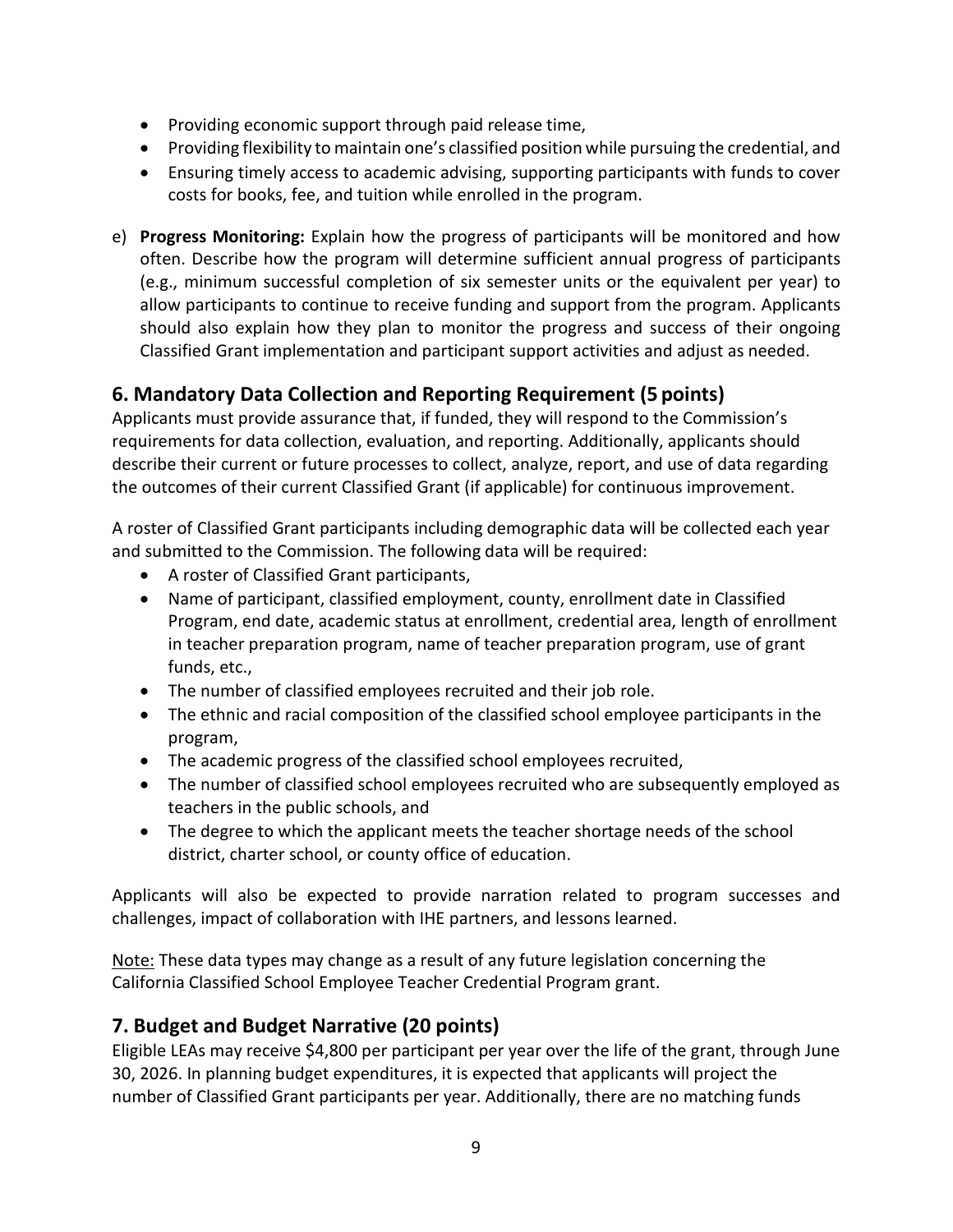requirement for the Classified Grant program, and authorizing legislation states that a local educational agency receiving a grant shall not use more than 10 percent of a grant award for program administration costs.

#### **Directions for Responding to the Budget Criterion**

Provide a budget for the proposed California Classified School Employee Teacher Credentialing Program (Classified Grant), using the table on  $\Delta p$  and  $\overline{E}$  for Year One grants funds, and provide a **budget narrative** explaining how each of the program costs were determined/calculated for the grant funds. Applicants should consider the most efficient and effective use of time, fiscal resources, material resources, and the expertise and preparation of those involved in planning and implementing the Classified Grant program.

It is expected that the Year One budget outlined in Appendix E will be the annual expenditures for the Classified Grant program over the life of the grant. Each year, program leadership will be asked to update expenditures, as necessary, relative to the approved program components. Once program components have been approved, no additional program components may be added. Only the sum number of expenditures in the approved program components may be updated yearly.

### **8. Statutory Priority Points (10 points)**

Applicants must complete and submit the Statutory Priority Points form  $(Appendix D)$ .

#### **9. Grant Stewardship and Accreditation Status (5 points)**

Applicants must complete and submit the Past Grant Awards and Accreditation Status form [\(Appendix H\)](#page-23-0). Appendix H requires applicant LEAs to indicate whether or not the applicant LEA and/or the proposed partner IHE has been awarded a state-funded grant administered by the Commission and requires the applicant LEA to indicate the LEA's accreditation status (if applicable) and the accreditation status of the proposed partner IHE.

State-funded grant competitions have been readily available since 2016, and as recently as 2018. LEA applicants applying for this grant opportunity will be assessed on stewardship of past grant awards. The degree to which LEA applicants/IHE partners that previously received Commission-administered grants have repeatedly missed reporting deadlines, have not responded to Commission staff emails/calls, have not informed the Commission of program leadership changes, have used grant funds outside of the approved grant program, or otherwise exhibited poor stewardship of grant funds will be considered. Past stewardship of state-funded grants administered by the Commission may affect whether or not the LEA will be awarded grant funds.

Additionally, Appendix H requires the applicant LEA to know the accreditation status of the applicant LEA and the proposed IHE partner(s). As accreditation is a step in an institution's continuous improvement process, applications will not be affected if LEA applicants/IHE partners have an accreditation finding of "Accreditation with Stipulations." It is important to the Commission that applicant LEAs know the accreditation status of all partners included in the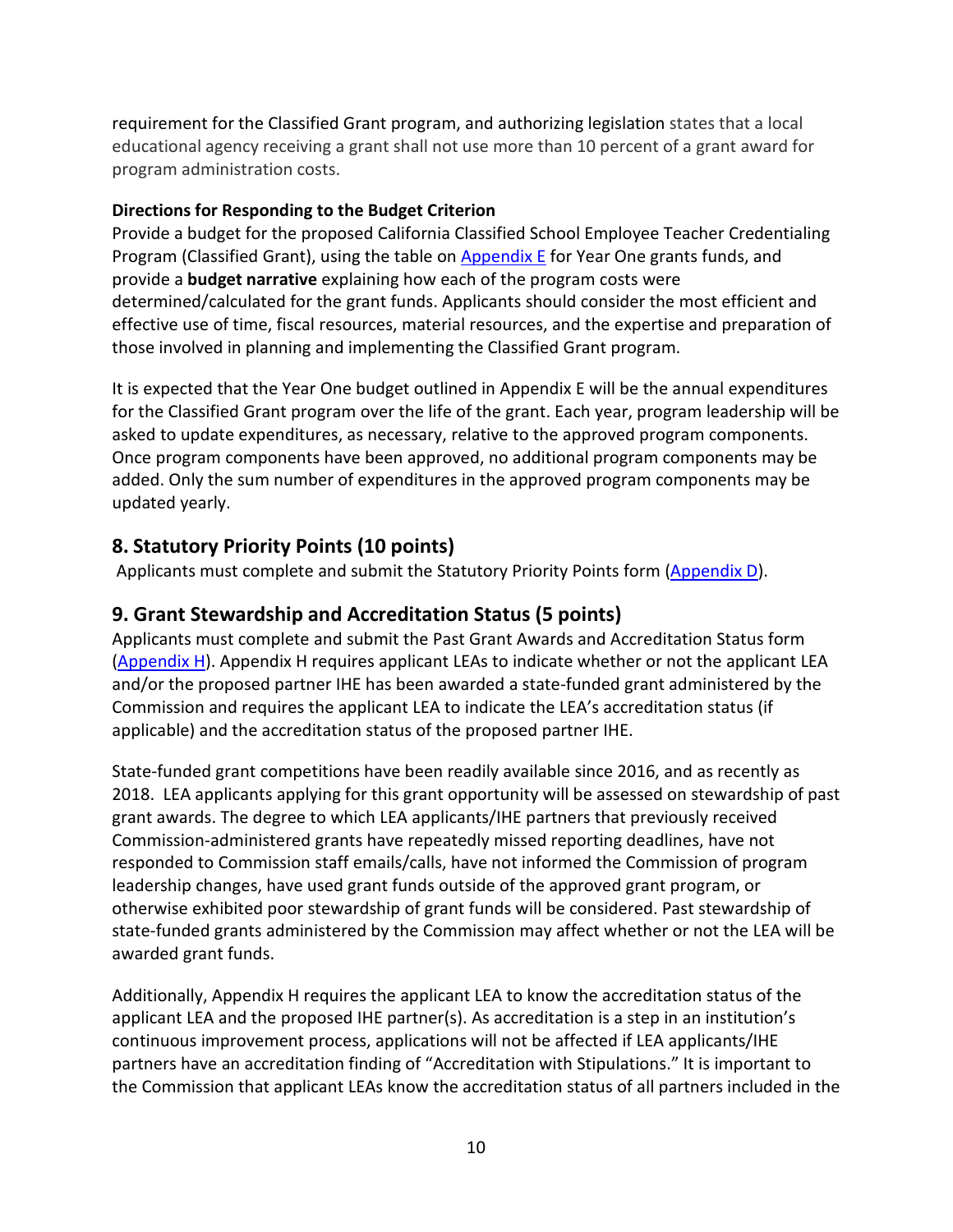Classified Grant program and consider that status when developing a partnership for the grant program.

| <b>Proposal Component</b>                                                    | Maximum<br><b>Points</b> |
|------------------------------------------------------------------------------|--------------------------|
| Capacity, Ability, Willingness, and Interest to Accommodate the<br>1.        | 5                        |
| Participation of Classified School Employees in the Program                  |                          |
| 2. Local Need for Credentialed Teachers and Requested Number of              | 10                       |
| <b>Program Participants</b>                                                  |                          |
| Recruitment Plan and Implementation<br>3.                                    | 10                       |
| Classified Grant Collaboration with Public and Private Institutions of<br>4. | 10                       |
| <b>Higher Education</b>                                                      |                          |
| <b>Classified Grant Program Design</b><br>5.                                 | 25                       |
| Mandatory Data Collection and Reporting Requirement<br>6.                    | 5                        |
| Budgets and Budget Narratives, including Matching Funds<br>7.                | 20                       |
| 8.<br><b>Statutory Priority Points</b>                                       | 10                       |
| <b>Grant Stewardship and Accreditation Status</b><br>9.                      | 5                        |
| <b>Total Points Possible</b>                                                 | 100                      |

## <span id="page-10-0"></span>**Summary Review of the Selection Criteria**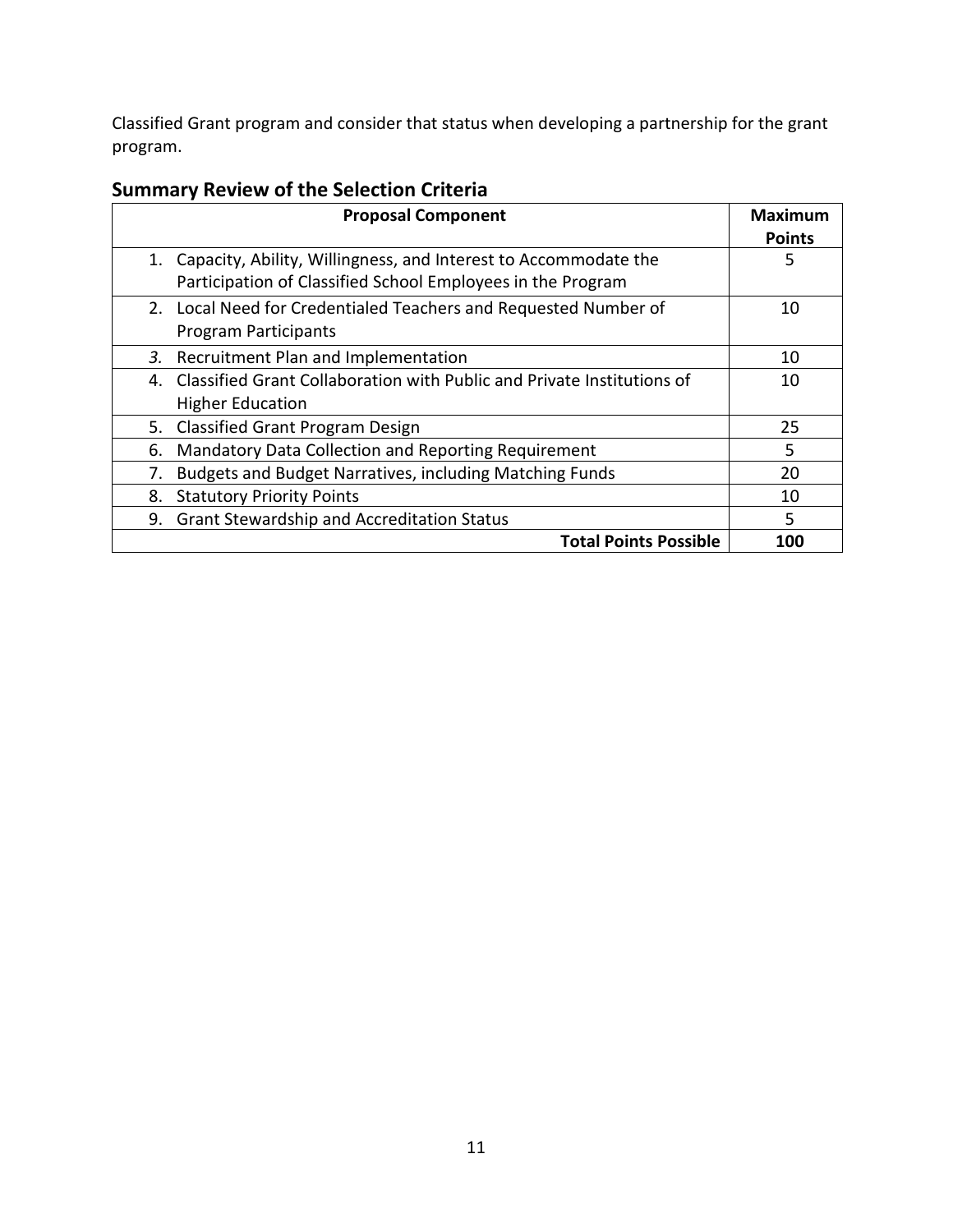# **Section III: Application Submission and Process for Application Review**

#### <span id="page-11-1"></span><span id="page-11-0"></span>**How to Submit the Application**

Applicants who wish to compete for funding for a Classified School Employees Teacher Credentialing Program Grant must submit **ALL** of the following:

- An emailed electronic copy of the entire grant application
- Two paper copies of the entire grant application

Applications must reach the Commission office by **5:00 p.m. PDT on Friday, June 10, 2022**. Emailed applications must be received by this date and time. Paper copies must be received or postmarked by this date and time.

**Email** the electronic copy to: [ClassifiedGrants@ctc.ca.gov](mailto:ClassifiedGrants@ctc.ca.gov) 

**Mail or deliver** the two paper copies to: Cara Mendoza Professional Services Division Commission on Teacher Credentialing 1900 Capitol Avenue Sacramento, CA 95811

### <span id="page-11-2"></span>**Format and Length of the Proposal**

Proposals should be formatted to an  $8 \frac{1}{2} \times 11$  page, with one-inch margins on all sides, using a font of not less than 12 point. Pages may be double or single spaced. The suggested maximum length of a proposal is not more than 30 double spaced or 15 single spaced pages. Conciseness and brevity are appreciated to the extent possible.

#### <span id="page-11-3"></span>**Application Review and Award Processes**

Applications received by the submission deadline will be reviewed first for technical compliance with the application instructions and completeness of the application in responding to all required information. Applications that meet the initial technical compliance screening will then be read by a team of Commission staff members and rated according to the scoring criteria provided in this RFA.

A recommendation for awarding the grants will be made to the Executive Director and will result in a grant award letter from the Commission and grant acceptance conditions to be signed and returned by each grantee. Further information about the grant process will be provided to grantees following the awarding of the grants.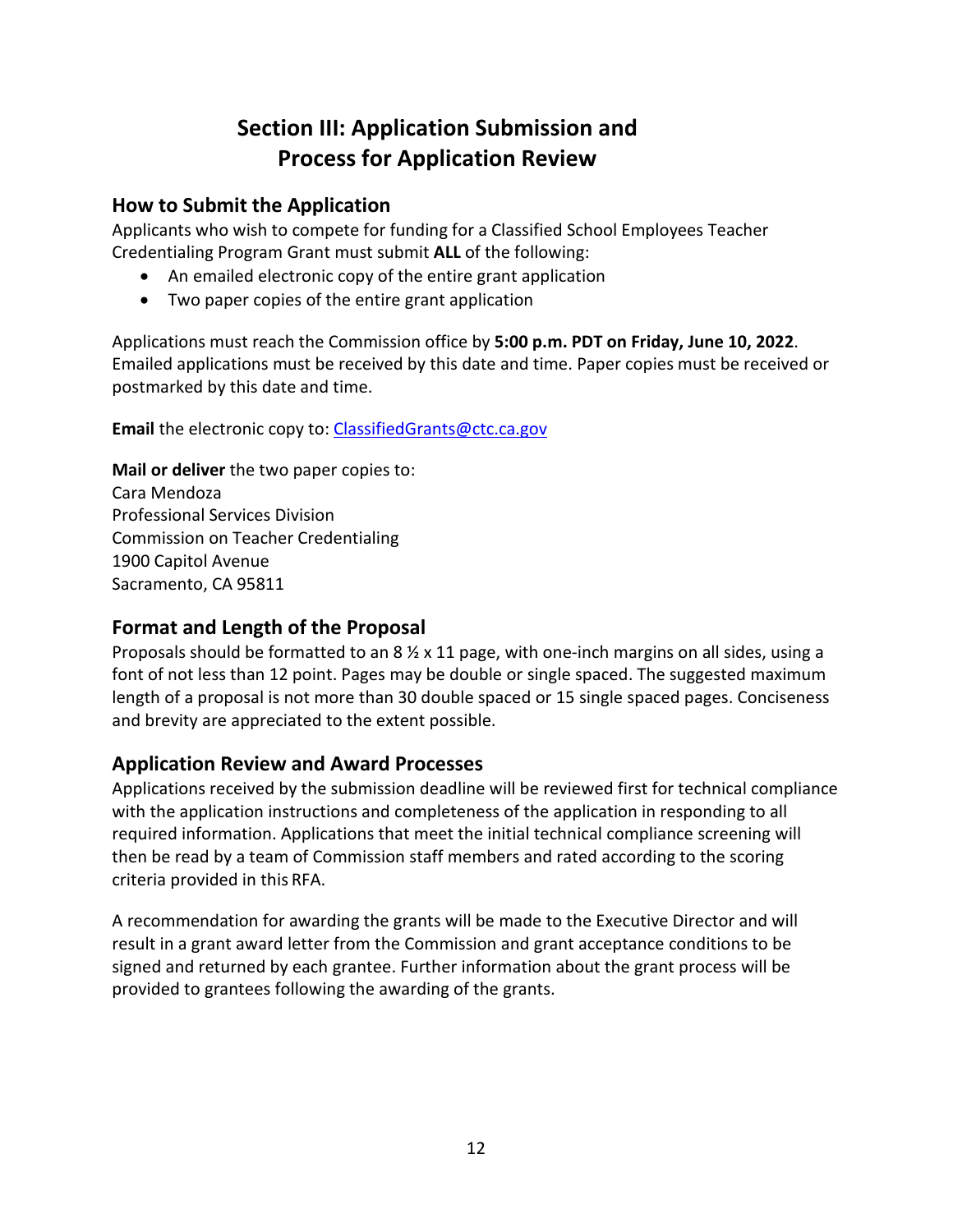### <span id="page-12-0"></span>**Funding Considerations**

Applicants should note that if awarded grant funding, they must do the following:

- 1. Provide information about the Classified Grant to all eligible classified school employees in the school district, charter school, our county office of education and assistance to each classified employee recruited under the program regarding admission to a teacher training program.
- 2. Provide an assurance to the Commission that they will require participants to satisfy both of the following requirements before participating in the program:
	- a. Pass a criminal background check.
	- b. Provide verification of one of the following:
		- i. Has earned an associate or higher-level degree.
		- ii. Hass successfully completed at least two years of study at a postsecondary educational institution.
- 3. Provide certification to the Commission that the applicant has received a commitment from each participant that the following will be accomplished:
	- a. Under the program, graduate from an institution of higher education with a bachelor's degree.
	- b. Complete all the requirements for, and obtain, a multiple subject, single subject, or education specialist teaching credential.
	- c. Complete one school year of classroom instruction in the school district, charter school, or county office of education for each year the participant receives assistance from the Classified Grant program.

The grantee will be expected to make appropriate yearly progress in implementing the California Classified School Employee Teacher Credentialing Program (Classified Grant) according to the program design provided in the funded application. Funding for the Classified Grant program is contingent on satisfactory annual progress in implementing the Classified Grant program detailed in the initial application, annual certification of participants, updated annual budget plan expenditures, and to provide annual data as specified in the RFA.

Funds to grantees will be distributed in two total payments each fiscal year. The first payment will be 90 percent of the total budget amount, distributed in the spring, and the second payment will be the remaining 10 percent of the budget amount, distributed after the program submits its final data report.

An end of year budget form and program report will be collected annually and will be subject to Commission review and approval. Any unspent or unencumbered funds in a given year will affect the following year's budget disbursement such that the next year disbursement will be adjusted to include funds that had not been spent during the previous year.

Note: Each Classified Grant program participant may only receive a maximum of \$4,800 per year in support from the grant funds.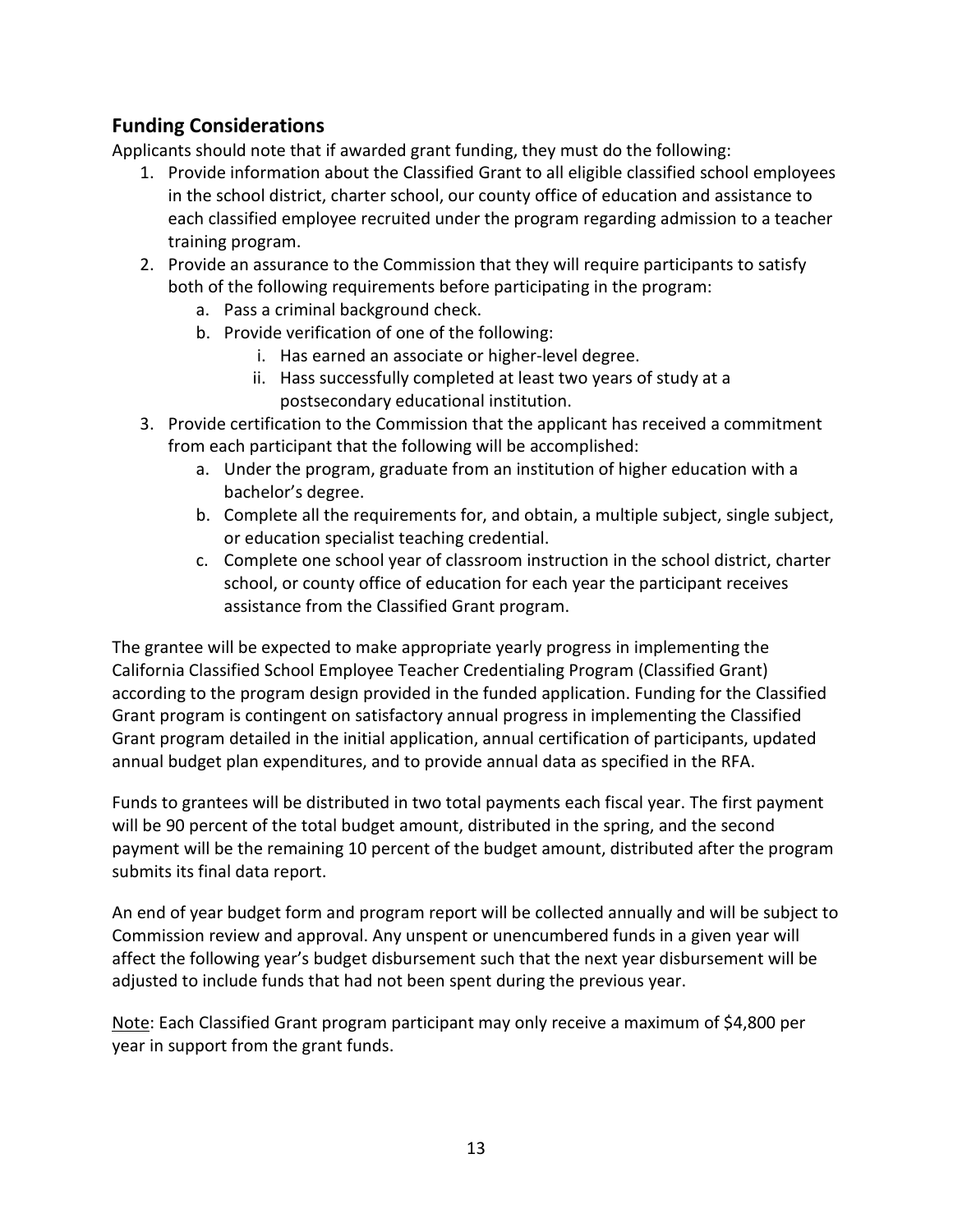# **[Fillable RFA Appendices](https://public.ctc.ca.gov/Grants/ClassifiedSchoolEmployee)**

## **Appendix A Authorizing Legislation**

#### <span id="page-13-0"></span>**AB 130 Section 129 (Chap. 44, Stats. 2021)**

(a) For the 2021–22 fiscal year, the sum of one hundred twenty-five million dollars (\$125,000,000) is hereby appropriated from the General Fund to the Commission on Teacher Credentialing for the California Classified School Employee Teacher Credentialing Program, pursuant to Section 44393 of the Education Code. This funding shall be available for encumbrance until June 30, 2026.

(b) (1) A grant to a local educational agency shall not exceed twenty-four thousand dollars (\$24,000) over five years per participant teacher candidate.

(2) A local educational agency receiving a grant shall not use more than 10 percent of a grant award for program administration costs.

(c) The Commission on Teacher Credentialing shall do both of the following:

(1) Allocate grants for at least 5,208 new participants.

(2) Give priority to a local educational agency that meets any of the following:

(A) Has not previously received funding pursuant to Section 44393 of the Education Code.

(B) Has a higher share than other applicants of unduplicated pupils as defined in Section 42238.02 of the Education Code.

(C) Notwithstanding eligibility requirements pursuant to Section 44393 of the Education Code, has a plan to create a new, or expand an existing, program that recruits and supports expanding learning and preschool program staff and address kindergarten and early childhood education teacher shortages.

(d) For purposes of making the computations required by Section 8 of Article XVI of the California Constitution, the appropriation made by subdivision (a) shall be deemed to be "General Fund revenues appropriated for school districts," as defined in subdivision (c) of Section 41202 of the Education Code, for the 2020–21 fiscal year, and included within the "total allocations to school districts and community college districts from General Fund proceeds of taxes appropriated pursuant to Article XIII B," as defined in subdivision (e) of Section 41202 of the Education Code, for the 2020–21 fiscal year.

#### Section 44392 of the Education Code

44392. For the purposes of this article, unless the context clearly requires otherwise, the following terms shall have the following meanings:

(a) "Applicant" means a school district, charter school, or county office of education applying for program funds under the California Classified School Employee Teacher Credentialing Program.

(b) "Institutions of higher education" means the California Community Colleges, the California State University, the University of California, and private not-for-profit institutions of higher education that offer a commission-approved teacher preparation program.

(c) "Participant" means a classified school employee who elects to participate in the California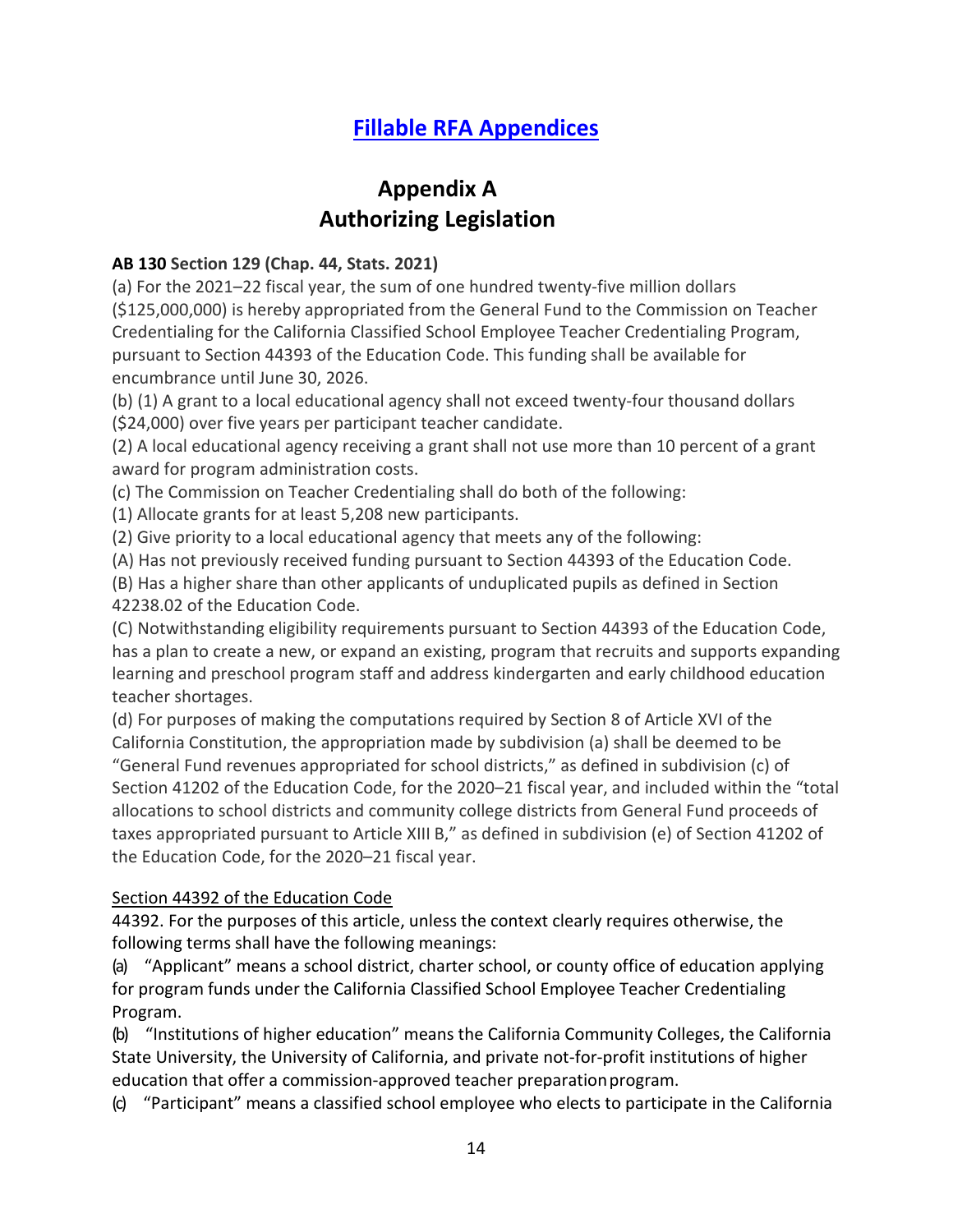Classified School Employee Teacher Credentialing Program.

(d) "Program" means the California Classified School Employee Teacher CredentialingProgram.

(e) "Classified school employee" means a noncertificated school employee currently working in a public school.

(f) "Teacher training program" means an undergraduate or graduate program of instruction conducted by a teacher preparation program approved by the commission that includes a developmentally sequenced career ladder to provide instruction, coursework, and clearly defined tasks for each level of the ladder, and that is designed to qualify students enrolled in the program for a teaching credential authorizing instruction in kindergarten and grades 1 to 12, inclusive.

#### Section 44393 of the Education Code:

44393. (a) The California Classified School Employee Teacher Credentialing Program is hereby established for the purpose of recruiting classified school employees to participate in a program designed to encourage them to enroll in teacher training programs and to provide instructional service as teachers in the public schools.

(b) Subject to an appropriation for these purposes in the annual Budget Act or another statute, the commission shall issue a request for proposals to all school districts, charter schools, and county offices of education in the state in order to solicit applications for funding. The criteria adopted by the commission for the selection of school districts, charter schools, or county offices of education to participate in the program shall include all of thefollowing:

(1) The extent to which the applicant demonstrates the capacity and willingness to accommodate the participation of classified school employees in teacher training programs conducted at institutions of higher education or a local educational agency.

(2) The extent to which the applicant's plan for the implementation of its recruitment program involves the active participation of one or more local campuses of the participating institutions of higher education in the development of coursework and teaching programs for participating classified school employees. Each selected applicant shall be required to enter into a written articulation agreement with the participating campuses of the institutions of highereducation.

(3) The extent to which the applicant's plan for recruitment attempts to meet the demand for teachers in shortage areas in transitional kindergarten, kindergarten, and grades 1 to 12, inclusive.

(4) The extent to which a developmentally sequenced series of job descriptions leads from an entry-level classified school employee position to an entry-level teaching position in that school district, charter school, or county office of education.

(5) The extent to which the applicant's plan for recruitment attempts to meet its own specific teacher needs.

(c) An applicant that is selected to participate pursuant to subdivision (b) shall provide information about the program to all eligible classified school employees in the school district, charter school, or county office of education and assistance to each classified school employee it recruits under the program regarding admission to a teacher trainingprogram.

(d) (1) An applicant shall require participants to satisfy both of the following requirements before participating in the program:

(A) Pass a criminal background check.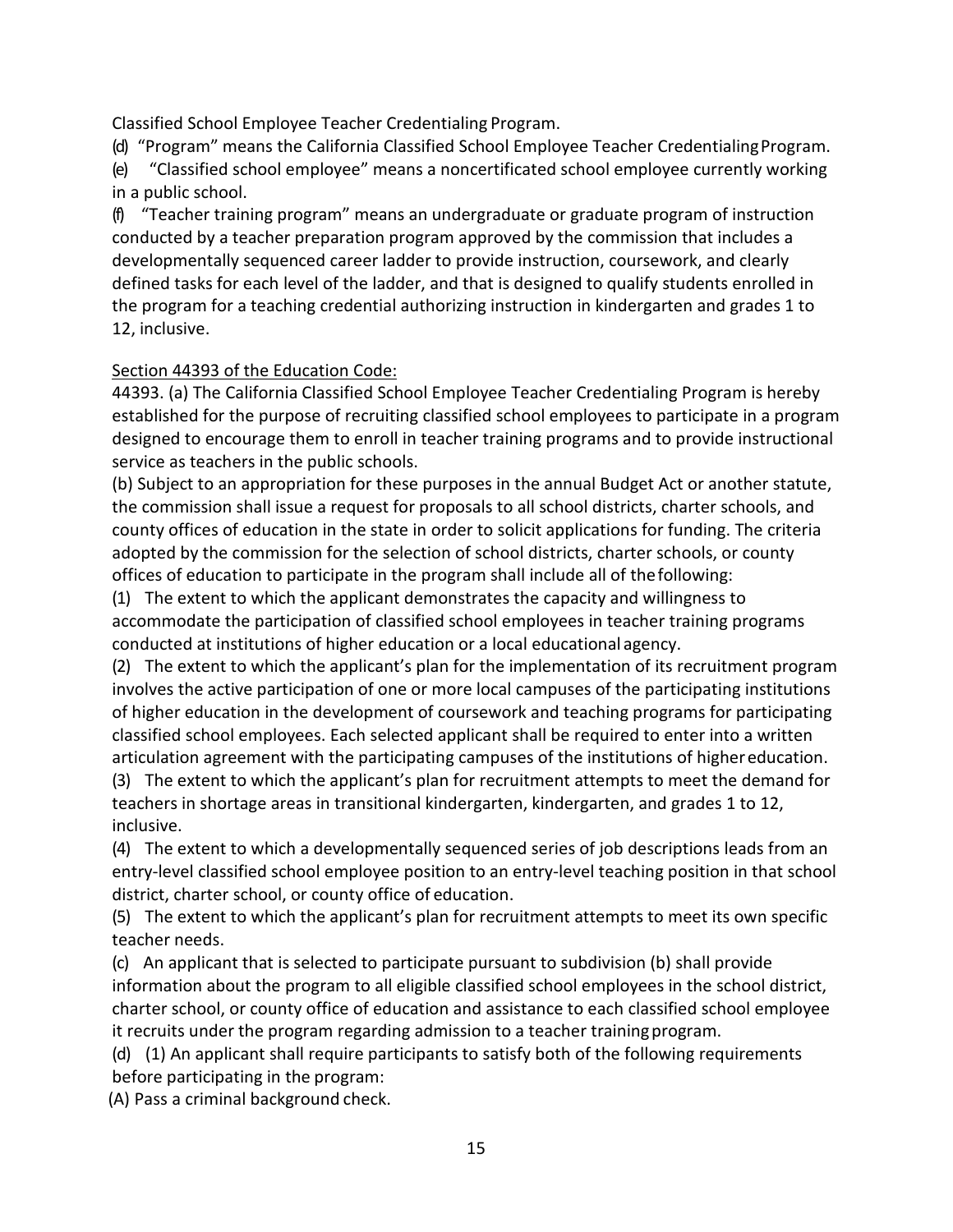(B) Provide verification of one of the following:

(i) Has earned an associate or higher level degree.

(ii) Has successfully completed at least two years of study at a postsecondary educational institution.

(2) An applicant shall certify that it has received a commitment from each participant that he or she will accomplish all of the following:

(A) Graduate from an institution of higher education under the program with a bachelor's degree.

(B) Complete all of the requirements for, and obtain, a multiple subject, single subject, or education specialist teaching credential.

(C) Complete one school year of classroom instruction in the school district, charter school, or county office of education for each year that he or she receives assistance for books, fees, and tuition while attending an institution of higher education under theprogram.

(e) The commission shall contract with an independent evaluator with a proven record of experience in assessing teacher training programs to conduct an evaluation to determine the success of the program. The evaluation shall be completed on or before July 1, 2021. The commission shall submit the completed evaluation to the Governor and the education policy and fiscal committees of the Assembly and Senate.

(f) On or before January 1 of each year, the commission shall report to the Legislature regarding the status of the program, including, but not limited to, the number of classified school employees recruited, the academic progress of the classified school employees recruited, the

number of classified school employees recruited who are subsequently employed as teachers in the public schools, the degree to which the applicant meets the teacher shortage needs of the school district, charter school, or county office of education, and the ethnic and racial composition of the participants in the program. The report shall be made in conformance with Section 9795 of the Government Code.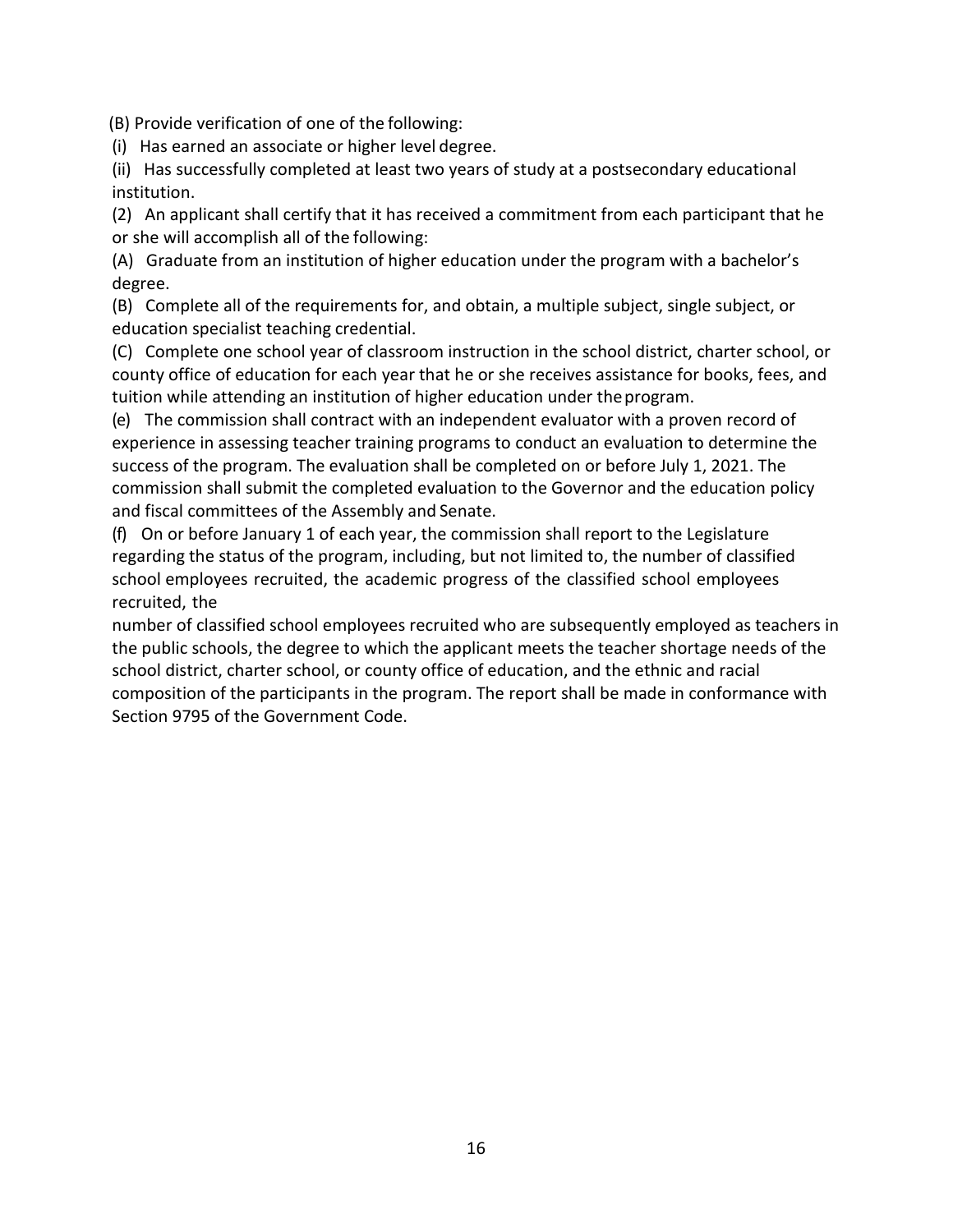# <span id="page-16-0"></span>**Appendix B Notice of Intent to Apply Classified School Employees Teacher Credentialing Program (Optional)**

**The form below is provided for reference. Please access the fillable electronic version of [Appendix B- Notice of Intent to Apply](https://public.ctc.ca.gov/Grants/ClassifiedSchoolEmployee/Intent) available on the Commission's Grant Funded Program website. Carefully read and follow the directions on the website to complete the form and generate a PDF version that can be attached to the final application. All narrative responses and PDF appendices must be submitted as one application.**

As indicated by the signature of the Superintendent or authorized administrator, it is the intent of the institution identified below to apply for a Classified School Employees Teacher Credentialing Program to secure grant funding to recruit classified school employees to participate in a program designed to support their completion both of an undergraduate degree and a Commissionapproved teacher preparation program.

The institution understands that this optional Intent to Apply must be received by the Commission by **April 29, 2022,** and that submission of this form does not require or otherwise obligate the institution to submit a proposal to the Commission. Applicants may submit proposals to the Commission without submitting an Intent form. Those who submit an intent form will be emailed any additional information regarding the application process that may become available. A copy of the signed Intent to Apply form may be emailed to ClassifiedGrants@ctc.ca.gov or sent by postal mail to:

> Commission on Teacher Credentialing Attn: Cara Mendoza, Administrator 1900 Capitol Ave. Sacramento, CA 95811-4213

| LEA                        |                |
|----------------------------|----------------|
| CD/CDS Code                |                |
| Printed Name of            |                |
| Signatory                  |                |
| Title of Signatory         |                |
| Signature                  |                |
| Date                       |                |
| Consortium<br>application? | $\square$ Yes* |
|                            | $\Box$ No      |

\*\*if yes, indicate below all LEA consortium members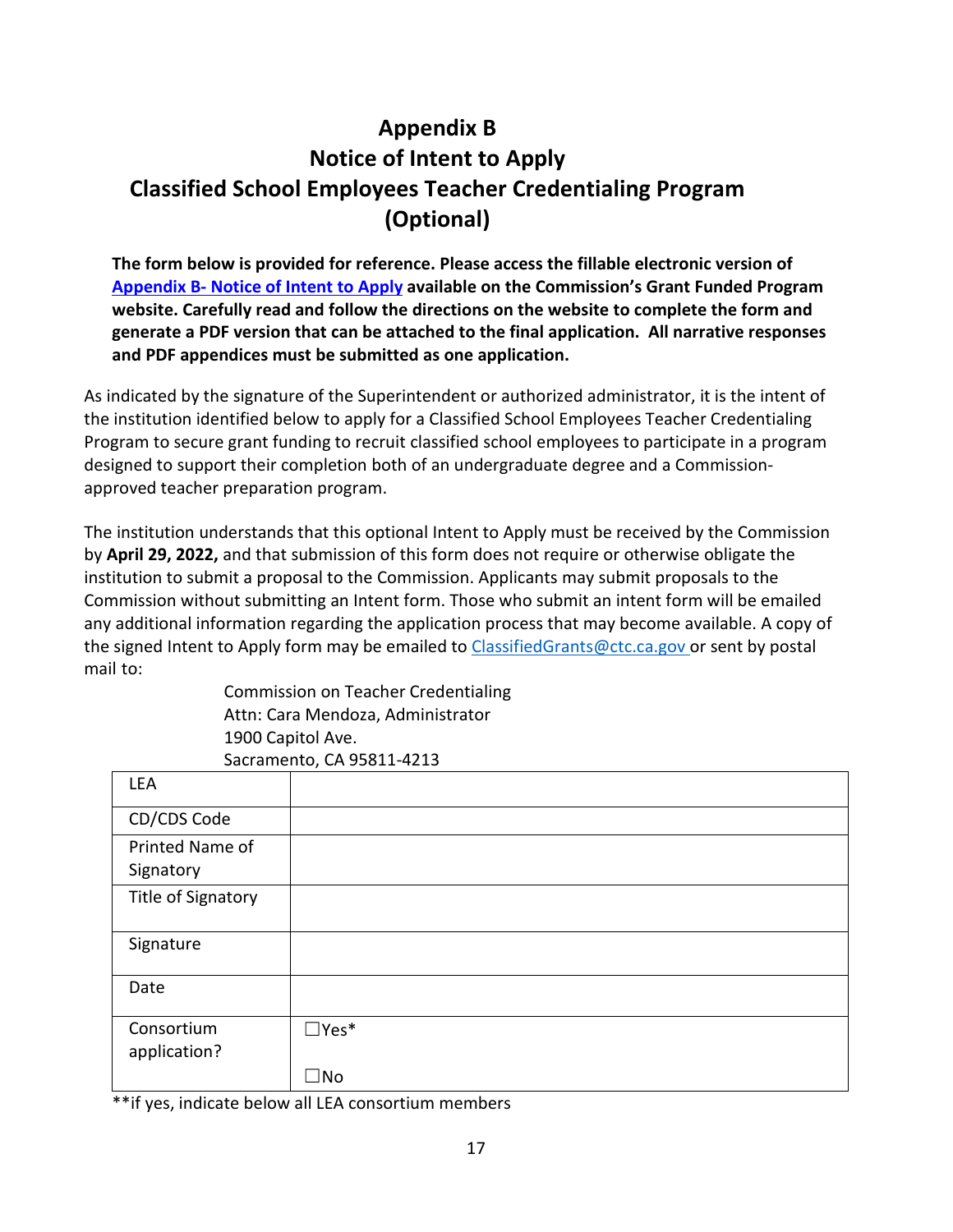# <span id="page-17-0"></span>**Appendix C Application Cover Page Classified School Employee Teacher Credentialing Program**

**The form below is provided for reference. Please access the fillable electronic version of [Appendix C- Application Cover Page](https://public.ctc.ca.gov/Grants/ClassifiedSchoolEmployee/CoverPage) available on the Commission's Grant Funded Program website. Carefully read and follow the directions on the website to complete the form and generate a PDF version that can be attached to the final application. All narrative responses and PDF appendices must be submitted as one application.**

#### **Applicant Information**

| Name of LEA Applicant:                                                        |                                                                                                                       |      |
|-------------------------------------------------------------------------------|-----------------------------------------------------------------------------------------------------------------------|------|
| <b>Mailing Address:</b>                                                       |                                                                                                                       |      |
| City:                                                                         | State:                                                                                                                | Zip: |
| CD/CDS Code:                                                                  |                                                                                                                       |      |
|                                                                               |                                                                                                                       |      |
| <b>Contact Information</b>                                                    |                                                                                                                       |      |
| <b>Contact Information</b>                                                    |                                                                                                                       |      |
| Name of LEA Contact Person:                                                   |                                                                                                                       |      |
| Title:                                                                        |                                                                                                                       |      |
| Telephone:                                                                    |                                                                                                                       |      |
| Email:                                                                        |                                                                                                                       |      |
| <b>Alternate Contact Information</b><br>Name of Alternate LEA Contact Person: |                                                                                                                       |      |
| Title:                                                                        |                                                                                                                       |      |
| Telephone:<br>Email:                                                          |                                                                                                                       |      |
| Name of Fiscal Agent:                                                         | <b>Fiscal Agent Information for the Local Education Agency (LEA)</b>                                                  |      |
| Agency:                                                                       |                                                                                                                       |      |
| <b>Mailing Address:</b>                                                       |                                                                                                                       |      |
| City:                                                                         | State:                                                                                                                | Zip: |
|                                                                               | <u>Telephone: with a state of the state of the state of the state of the state of the state of the state of the s</u> |      |
| Email:                                                                        |                                                                                                                       |      |
|                                                                               |                                                                                                                       |      |

#### **Administrative Approval for the Local Education Agency (LEA)**

Name of Superintendent of Authorized Administrator:

Title:

Signature:

Date: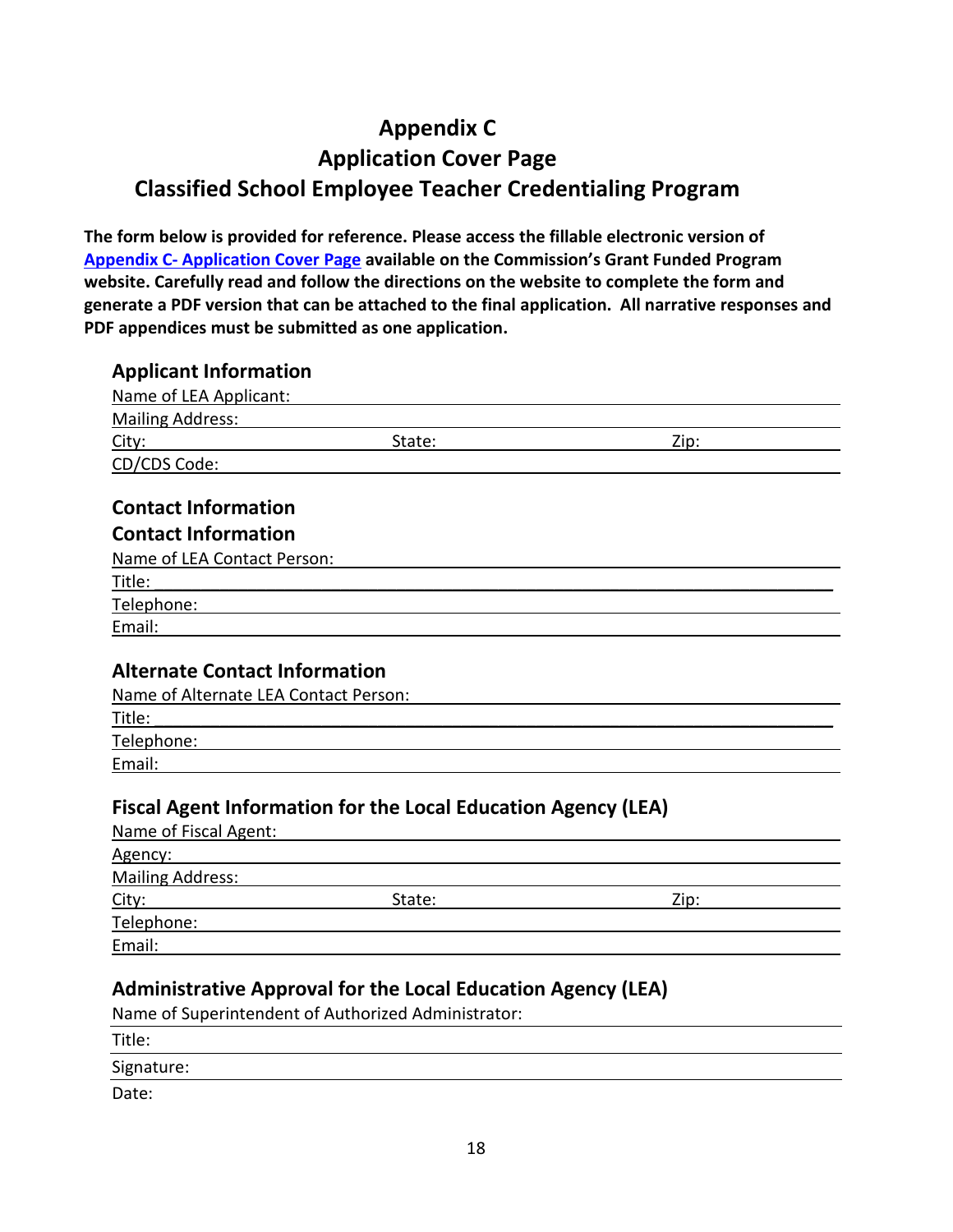# <span id="page-18-0"></span>**Appendix D Statutory Priority Points Classified School Employee Teacher Credentialing Program**

**The form below is provided for reference. Please access the fillable electronic version of [Appendix D- Statutory Priority Points](https://public.ctc.ca.gov/Grants/ClassifiedSchoolEmployee/PriorityPoints) available on the Commission's Grant Funded Program website. Carefully read and follow the directions on the website to complete the form and generate a PDF version that can be attached to the final application. All narrative responses and PDF appendices must be submitted as one application.**

Authorizing statute states that priority consideration will be given to grant applicants who has not previously received funding pursuant to Section 44393 of the Education Code, as a higher share than other applicants of unduplicated pupils as defined in Section 42238.02 of the Education Code, and notwithstanding eligibility requirements pursuant to Section 44393 of the Education Code, has a plan to create a new, or expand an existing, program that recruits and supports expanding learning and preschool program staff and to address kindergarten and early childhood education teacher shortages.

**Directions:** Indicate if the applicant LEA or consortium qualifies for any of the following statutory priority points:

- **1. Applicant LEA or consortium HAS NOT previously received Classified School Employee Teacher Credentialing Program funding.** 
	- Yes
	- $\neg$  No
- **2. Applicant LEA or consortium has a higher percentage than other applicants of unduplicated pupils as defined in Section 42238.02.**

Indicate the percentage of unduplicated pupils in the applicant LEA or consortium. Applicant responses will be compared during the technical review process by Commission staff.

- **3. Applicant LEA or consortium has a plan to create a new, or expand an existing, program that recruits and supports expanding learning and preschool program staff and to address kindergarten and early childhood teacher shortages.**
	- Yes\*
	- No

\*It is expected that all "Yes" answers will be explained in the response narrative.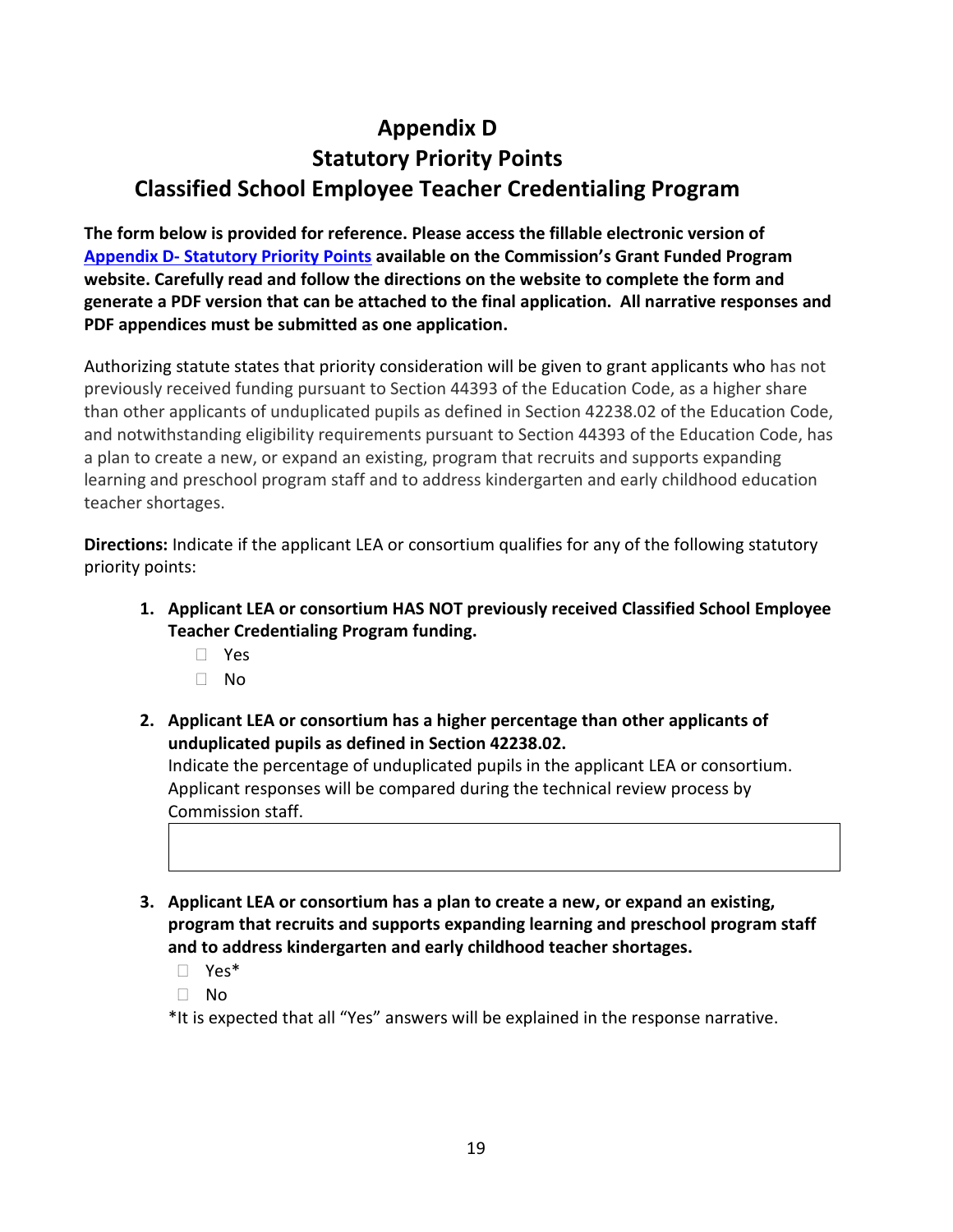# <span id="page-19-0"></span>**Appendix E Year One Budget Overview Form Classified School Employee Teacher Credentialing Program**

**The form below is provided for reference. Please access the fillable electronic version of [Appendix E- Year One Budget Overview Form](https://public.ctc.ca.gov/Grants/ClassifiedSchoolEmployee/BudgetOverview) available on the Commission's Grant Funded Program website. Carefully read and follow the directions on the website to complete the form and generate a PDF version that can be attached to the final application. All narrative responses and PDF appendices must be submitted as one application.**

**Directions:** Complete the table below using the listed program components, as applicable. If additional components are needed, please list in the spaces provided. Definitions for each component can be found in Appendix F, Budget Definitions. All program components must be detailed in the budget narrative. Note: Each Classified Grant program participant may only receive a maximum of \$4,800 per year in support from the grant funds.

| <b>Program Component</b>                                                    | <b>Grant Funds</b><br><b>Requested per</b><br>Participant | Targeted # of<br><b>Participants Per Year</b> | <b>Year One Total Grant</b><br><b>Funds Requested</b> |
|-----------------------------------------------------------------------------|-----------------------------------------------------------|-----------------------------------------------|-------------------------------------------------------|
| Participant recruitment<br>activities                                       |                                                           |                                               |                                                       |
| <b>Collaboration with IHEs</b>                                              |                                                           |                                               |                                                       |
| Release time                                                                |                                                           |                                               |                                                       |
| IHE tuition, fees, books                                                    |                                                           |                                               |                                                       |
| Examinations and credential<br>fees                                         |                                                           |                                               |                                                       |
| Living stipends for<br>participants                                         |                                                           |                                               |                                                       |
| Other support services for<br>participants                                  |                                                           |                                               |                                                       |
| Program administration<br>(10% cap on grant funds<br>used for this purpose) |                                                           |                                               |                                                       |

**Projected number of participants per year: \_\_\_\_\_\_**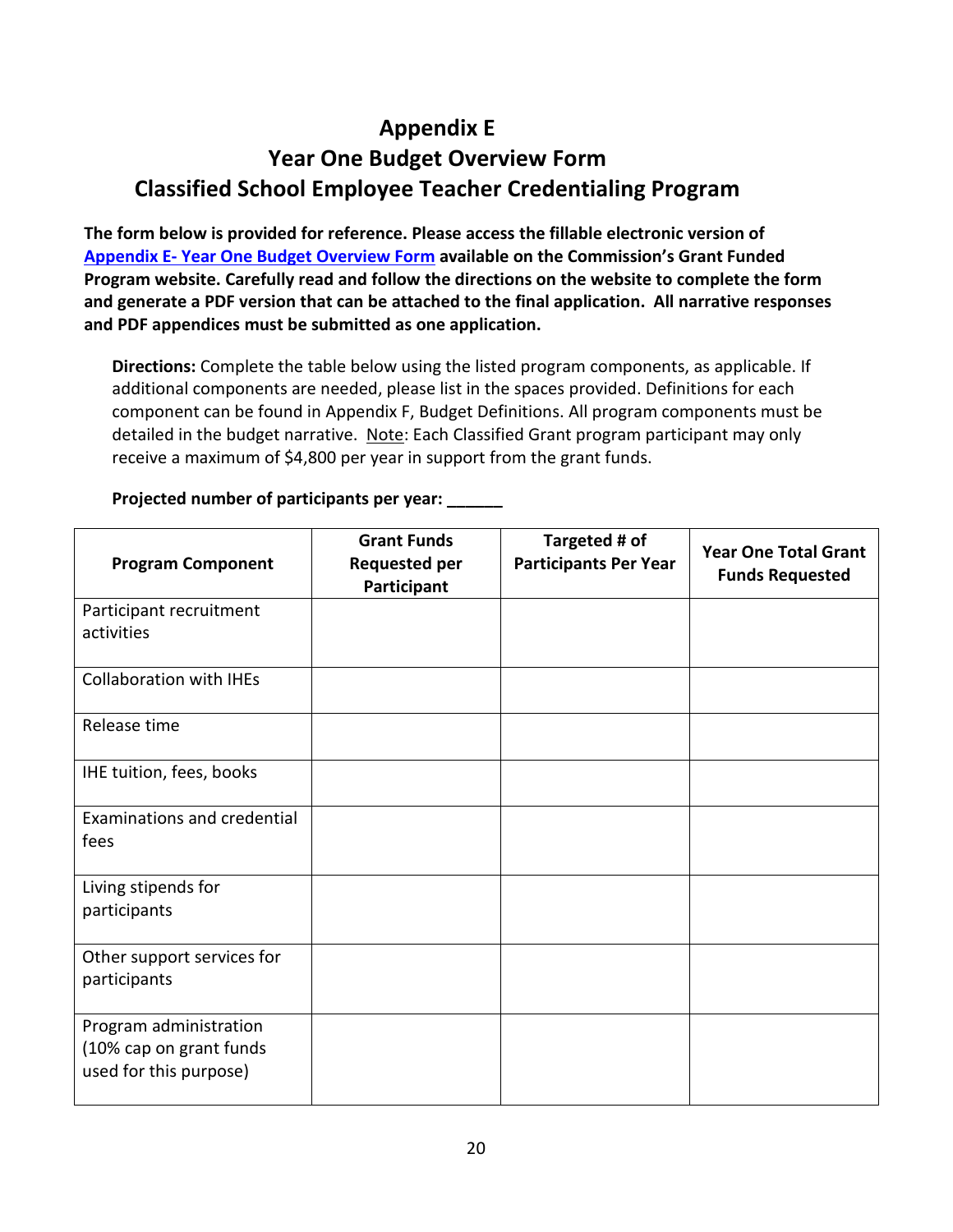| <b>Program Component</b> | <b>Grant Funds</b><br><b>Requested per</b><br>Participant | Targeted # of<br><b>Participants Per Year</b> | <b>Year One Total Grant</b><br><b>Funds Requested</b> |
|--------------------------|-----------------------------------------------------------|-----------------------------------------------|-------------------------------------------------------|
| <b>TOTALS</b>            | May not exceed<br>\$4,800.00                              |                                               |                                                       |

Grant funds will be distributed annually in two total payments each fiscal year. The first payment will be 90 percent of the total budget amount, distributed in the spring, and the second payment will be the remaining 10 percent of the budget amount, distributed after the program submits its final data report.

An end of year budget form and program report will be collected annually and will be subject to Commission review and approval. Any unspent or unencumbered funds in a given year will affect the following year's budget disbursement such that the next year disbursement will be adjusted to include funds that had not been spent during the previous year.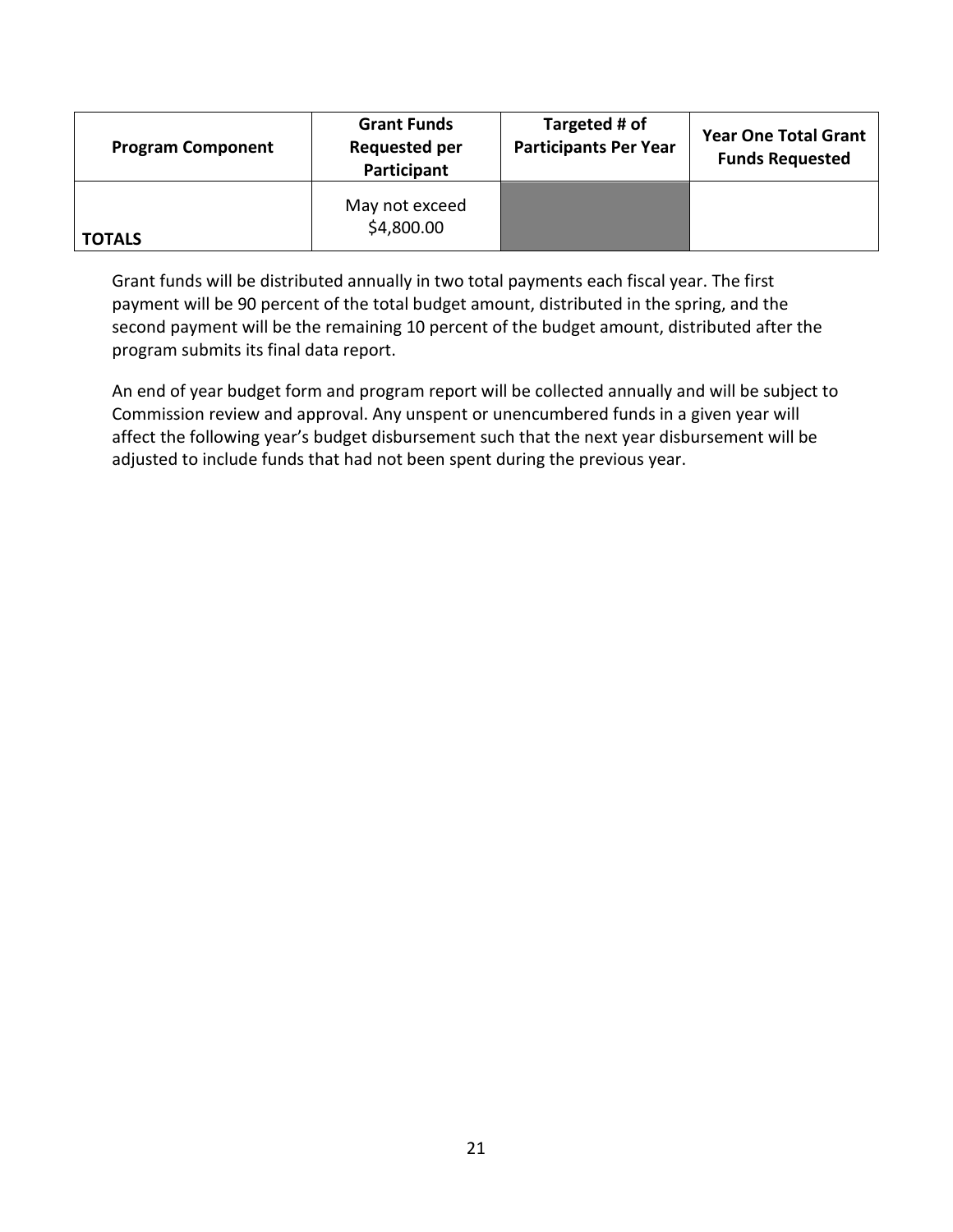# <span id="page-21-0"></span>**Appendix F Budget Definitions Classified School Employee Teacher Credentialing Program**

**Directions:** For each of the line-item budget components on the Appendix E, provide the details of how the yearly total was calculated. Below are clarifications of what type of information should be included for each line item.

**Release Time:** Use this line item to indicate if participants will be supported with release time as they pursue their teaching credential.

**Participant Recruitment Activities:** Use this line item to indicate any recruitment activities.

**Collaborative Activities with IHEs:** Use this line item to indicate any collaborative activities with IHEs providing coursework and other services to participants.

**IHE Tuition, Fees, Books for Participants:** Use this line item to indicate the amount expected to be expended on behalf of the participants for books, tuition, and fees, calculated for participants attending a California Community College and participants attending a CSU, UC or private four-year IHE, based on initial estimates of the number of participants.

**Other Support Services for Participants:** Use this line item to indicate any other type of support services that may be provided to participants through the grant funds (e.g., tutoring, transportation, etc.)

**Examinations and Credential Fees:** Use this line item to indicate any examination fees (e.g., CBEST, CSET, RICA) and any credential fees to be paid on behalf of participants through the grant funds.

**Program Administration:** Use this line item to indicate any costs for program administration not included in any other budget category. Authorizing legislation for 2021 grant funds indicate a 10% cap on program administration using grant funds.

**Other:** Add any additional line items with associated expenditures.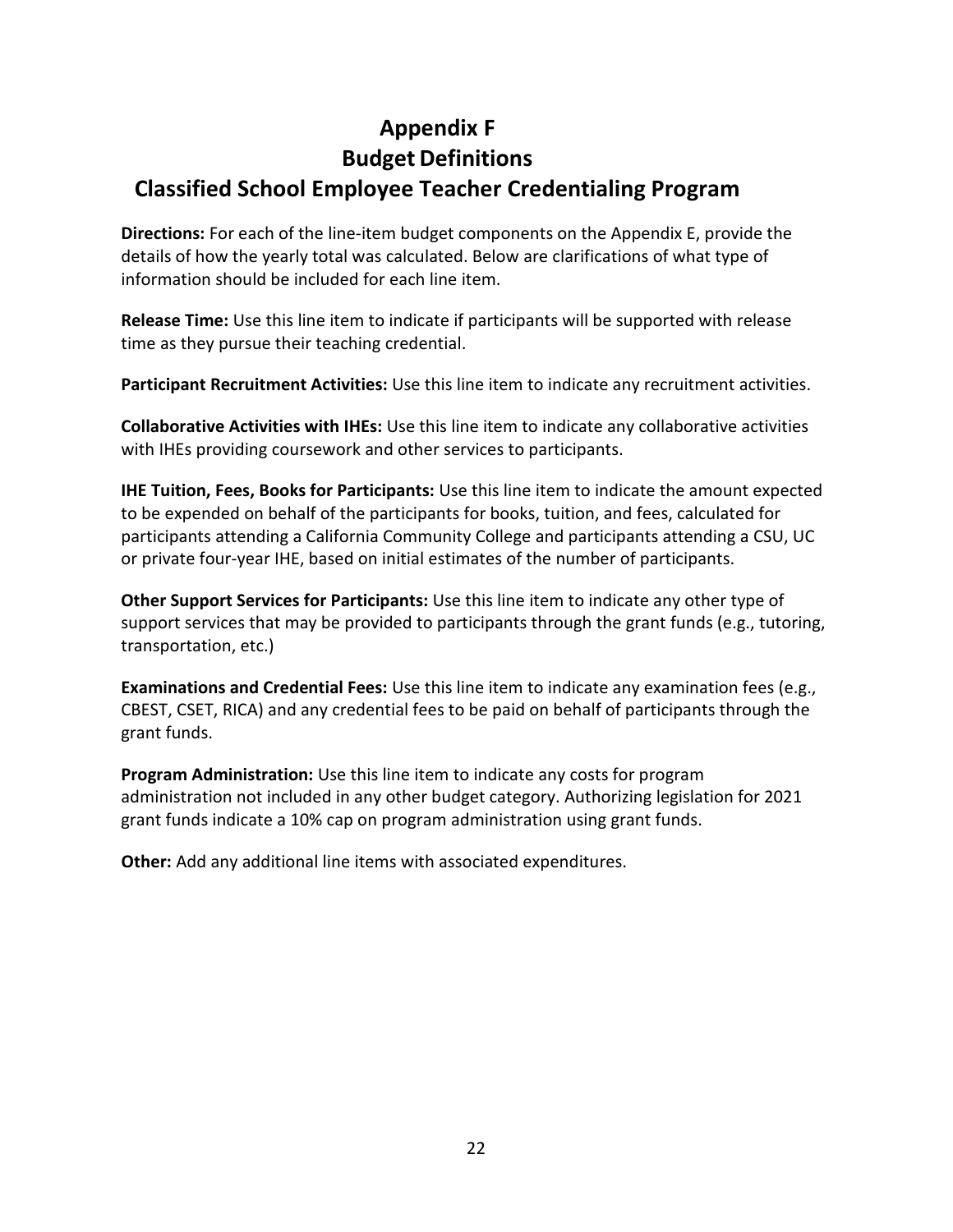## **Appendix G**

# <span id="page-22-0"></span>**LEA/IHE Partnership Agreements Classified School Employee Teacher Credentialing Program**

**The form below is provided for reference. Please access the fillable electronic version of [Appendix G- LEA/IHE Partnership Agreements](https://public.ctc.ca.gov/Grants/ClassifiedSchoolEmployee/PartnershipAgreements) available on the Commission's Grant Funded Program website. Carefully read and follow the directions on the website to complete the form and generate a PDF version that can be attached to the final application. All narrative responses and PDF appendices must be submitted as one application.**

**Administrative Approval from both the Superintendent or Authorized Administrator of the applicant local education agency (LEA) and the Authorized Administrator of the Applicant IHE Partner**

**\****It is expected that if the application represents a consortium, ALL LEA partners will sign these agreements, including partner LEAs within a county office of education\**

| this application.                                     | By signing below, I affirm that articulation agreements are in effect as outlined in #4 in Section II of |
|-------------------------------------------------------|----------------------------------------------------------------------------------------------------------|
| Name of Signatory:                                    |                                                                                                          |
| Title of Signatory:                                   |                                                                                                          |
| <b>LEA Signatory</b><br>Represents:                   |                                                                                                          |
| Signature:<br>Electronic signatures are<br>acceptable |                                                                                                          |
| Date:                                                 |                                                                                                          |

**Administrative Approval from an Authorized Administrator of the Applicant's IHE Partner(s)**

*\*Please add rows as necessary if the application represents multiple IHE partners\* \*It is expected that ALL IHE partners will sign these agreements\**

| this application.                                     | By signing below, I affirm that articulation agreements are in effect as outlined in #4 in Section II of |
|-------------------------------------------------------|----------------------------------------------------------------------------------------------------------|
| Name of Signatory:                                    |                                                                                                          |
| Title of Signatory:                                   |                                                                                                          |
| <b>IHE Signatory</b><br>Represents:                   |                                                                                                          |
| Signature:<br>Electronic signatures are<br>acceptable |                                                                                                          |
| Date:                                                 |                                                                                                          |